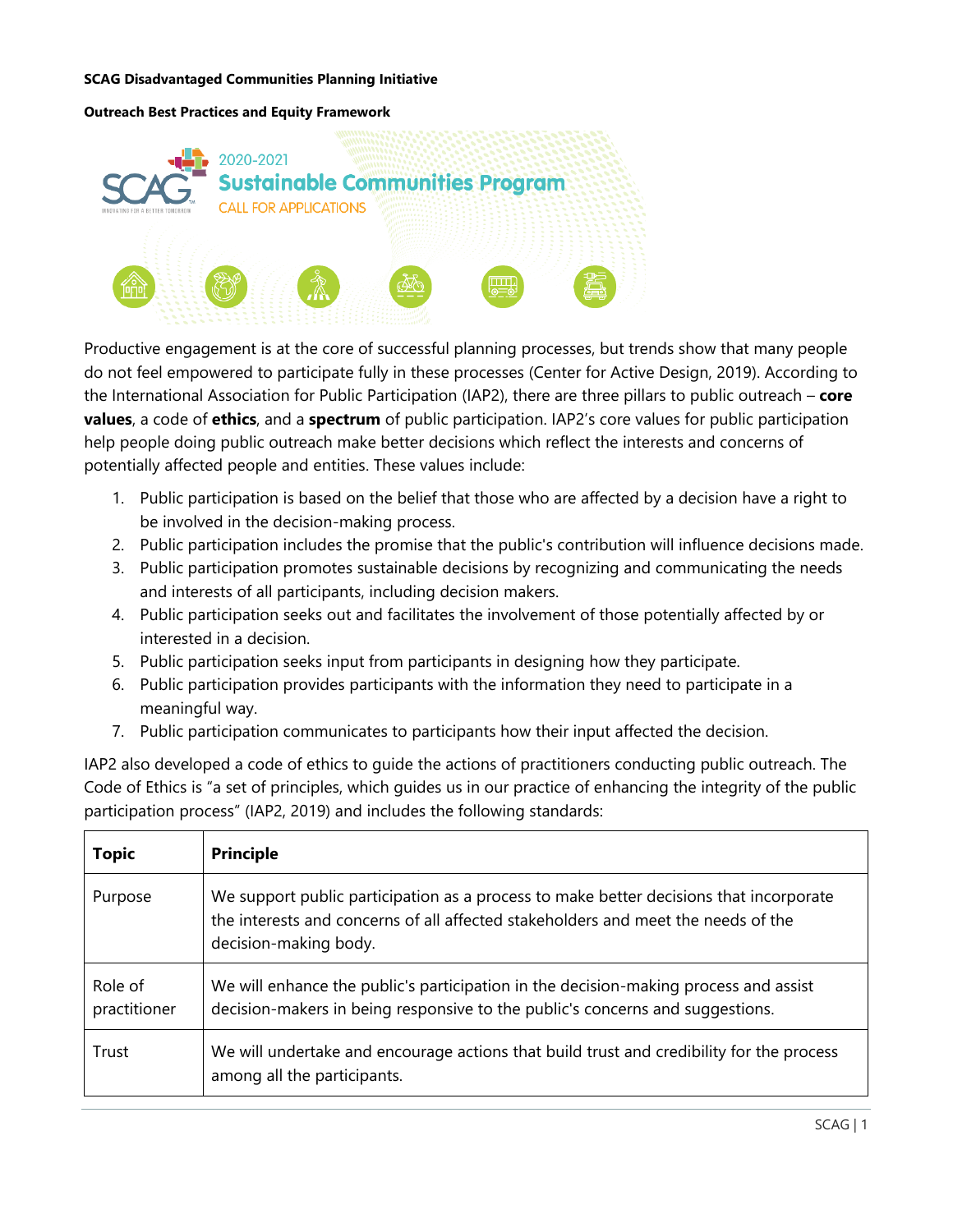| Defining the  | We will carefully consider and accurately portray the public's role in the decision-making                                  |
|---------------|-----------------------------------------------------------------------------------------------------------------------------|
| public's role | process.                                                                                                                    |
| Openness      | We will encourage the disclosure of all information relevant to the public's understanding<br>and evaluation of a decision. |
| Access to the | We will ensure that stakeholders have fair and equal access to the public participation                                     |
| process       | process and the opportunity to influence decisions.                                                                         |
| Respect for   | We will avoid strategies that risk polarizing community interests or that appear to "divide"                                |
| communities   | and conquer."                                                                                                               |
| Advocacy      | We will advocate for the public participation process and will not advocate for interest,<br>party, or project outcome.     |
| Commitments   | We ensure that all commitments made to the public, including those by the decision-<br>maker, are made in good faith        |
| Support of    | We will mentor new practitioners in the field and educate decision-makers and the public                                    |
| the practice  | about the value and use of public participation.                                                                            |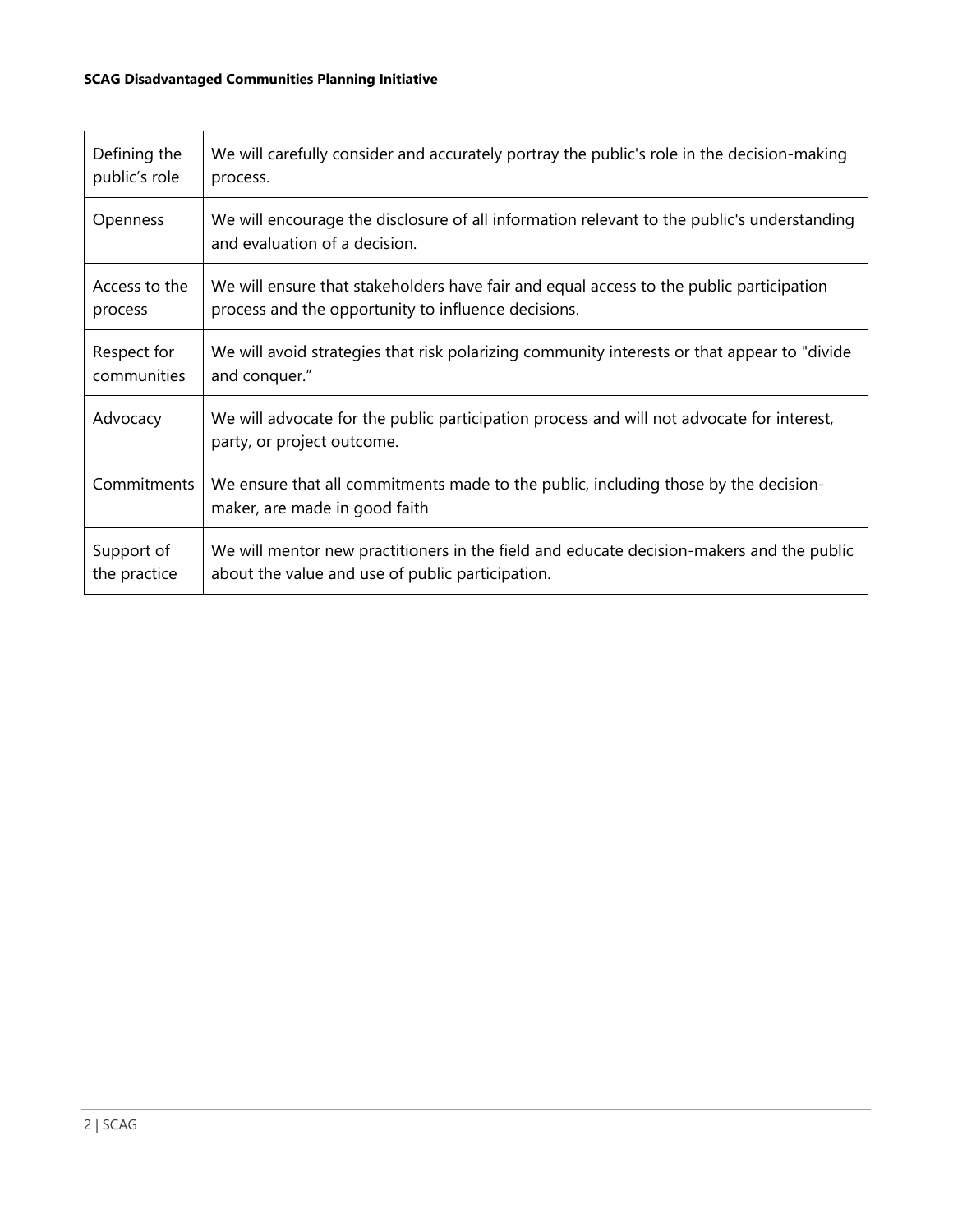Finally, IAP2 developed a Spectrum of Participation to assist with the selection of the level of participation that defines the public's role in a process (shown below). The most equitable, effective outreach processes are on the "Empower" end of this spectrum, in which stakeholders not only feel heard, but feel their comments directly impact what gets implemented in their community.

|                                                                        | <b>INCREASING IMPACT ON THE DECISION</b>                                                                                                                                      |                                                                                                                                                                       |                                                                                                                                                                                                                      |                                                                                                                                                                                                      |                                                                  |
|------------------------------------------------------------------------|-------------------------------------------------------------------------------------------------------------------------------------------------------------------------------|-----------------------------------------------------------------------------------------------------------------------------------------------------------------------|----------------------------------------------------------------------------------------------------------------------------------------------------------------------------------------------------------------------|------------------------------------------------------------------------------------------------------------------------------------------------------------------------------------------------------|------------------------------------------------------------------|
|                                                                        | <b>INFORM</b>                                                                                                                                                                 | <b>CONSULT</b>                                                                                                                                                        | <b>INVOLVE</b>                                                                                                                                                                                                       | <b>COLLABORATE</b>                                                                                                                                                                                   | <b>EMPOWER</b>                                                   |
| <b>PUBLIC PARTICIPATION GOAL</b>                                       | To provide the public<br>with balanced and<br>objective information<br>to assist them in<br>understanding the<br>problem, alternatives,<br>opportunities and/or<br>solutions. | To obtain public<br>feedback on analysis,<br>alternatives and/or<br>decisions.                                                                                        | To work directly with<br>the public throughout<br>the process to ensure<br>that public concerns<br>and aspirations are<br>consistently<br>understood and<br>considered.                                              | To partner with the<br>public in each aspect<br>of the decision<br>including the<br>development of<br>alternatives and the<br>identification of the<br>preferred solution.                           | To place final decision<br>making in the hands of<br>the public. |
| PUBLIC<br>Ĕ<br>Ρ<br>PROMISE                                            | We will keep you<br>informed.                                                                                                                                                 | We will keep you<br>informed, listen to and<br>acknowledge concerns<br>and aspirations, and<br>provide feedback on<br>how public input<br>influenced the<br>decision. | We will work with you<br>to ensure that your<br>concerns and<br>aspirations are<br>directly reflected in<br>the alternatives<br>developed and provide<br>feedback on how<br>public input influenced<br>the decision. | We will look to you for<br>advice and innovation<br>in formulating<br>solutions and<br>incorporate your<br>advice and<br>recommendations into<br>the decisions to the<br>maximum extent<br>possible. | We will implement<br>what you decide.                            |
| C IAP2 International Federation 2018. All rights reserved. 20181112 v1 |                                                                                                                                                                               |                                                                                                                                                                       |                                                                                                                                                                                                                      |                                                                                                                                                                                                      |                                                                  |

Further, according to Local Government Commission (2013), successful community planning must include the following principles:

- **Inclusiveness**
- Respect
- Relevance
- Clear purpose and scope
- Knowledge
- Relationships
- Trust
- Sustained Engagement
- Results

#### Accessibility

Community members and other stakeholders typically have competing interests and limited time.

Structuring outreach to allow different levels and types of involvement in the process can encourage greater participation overall. For example, going to places where people already gather, like a community center or a cultural event, may allow attendees to give input without a large time commitment. Meeting stakeholders in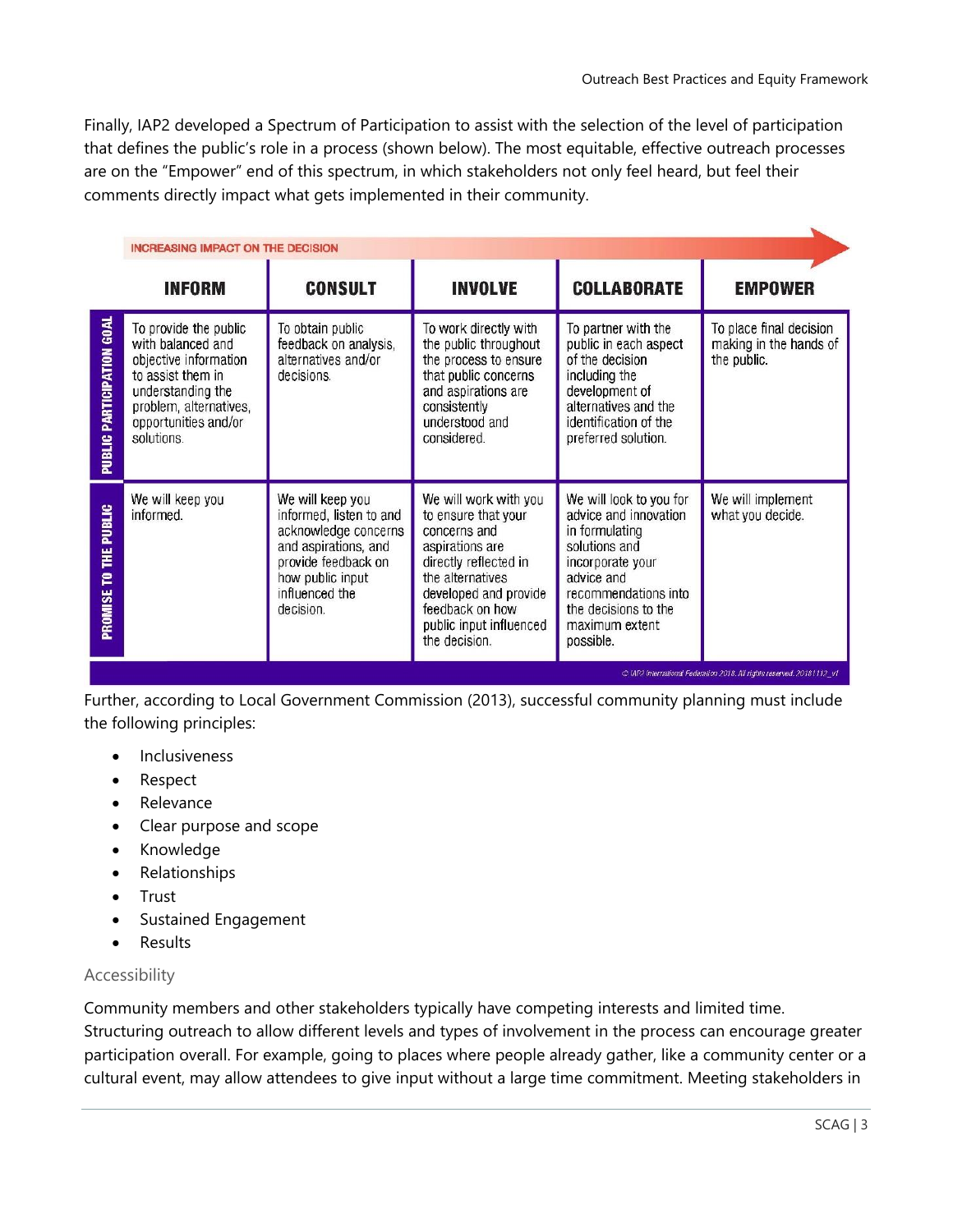locations they are familiar and comfortable with can foster a trusting relationship with the project team. Other more time-intensive activities, such as focus groups, workshops, and charrettes, can be made available for stakeholders who are interested in providing more in-depth input.

When planning time-intensive outreach activities, stakeholders must be *able* to show up. The project team should consider communities' major employment types, transportation, and convenient/meaningful locations like a public school or library that is accessible for mobility devices. The project team should also provide attendees with food, particularly if the outreach event is held for long hours or during typical mealtimes. For evening meetings or workshops, providing childcare and kid-friendly activities can make it easier for certain stakeholder groups to attend.

Further, when working with communities that are multilingual or have low English proficiency, the project team should provide flyers, presentations, surveys, and other outreach materials in all alternative languages. During a focus group held on April 8, 2019, staff from the City of Santa Ana, a predominantly Spanishspeaking community, indicated that public meetings are typically led in Spanish and the fewer non-Spanishspeaking attendees are given headsets with translated information.

# Cultural Considerations

Cultural differences may be present between and among organizations and groups as well as between and among individual community members. Reaching out to different groups and organizations not traditionally involved in the planning process may help the project team identify additional challenges and opportunities, while gaining trust. According to the State Governor's Office of Planning and Research (OPR, 2017), understanding community norms, priorities, levels of comfort with technical language, and expectations for project completion is essential to successful outreach.

It is important to consider cultural diversity throughout the outreach process to encourage broader, more equitable, and more informed participation. OPR outlines the following factors that should be considered to ensure equitable outreach (OPR, 2017):

- **Literacy Level:** It may be more challenging to reach people with limited English proficiency or lower educational attainment, or immigrant communities. Outreach materials, activities, and events can be designed to accommodate different literacy levels and provide background information when referring to complex concepts. Use of acronyms should be avoided, where possible.
- **Socioeconomic Status:** Groups with lower socioeconomic status are often disproportionately impacted by environmental hazards and face greater barriers to participation in efforts to address them. These barriers may be addressed by considering factors such as location and timing of events, accessibility by public transportation, and availability of childcare and food.
- **Language:** All communication should be in the most prevalent languages spoken in the community. Translators should be available at public outreach events when it is likely that non-English speaking members of the community will be present. Often, local community-based organizations can provide translation services.
- **Age:** Aging populations have specific needs that should be addressed during outreach. Considering time of day and location of events, as well as Americans with Disabilities Act (ADA) access to events, will help include more senior stakeholders. The needs of young residents must also be considered,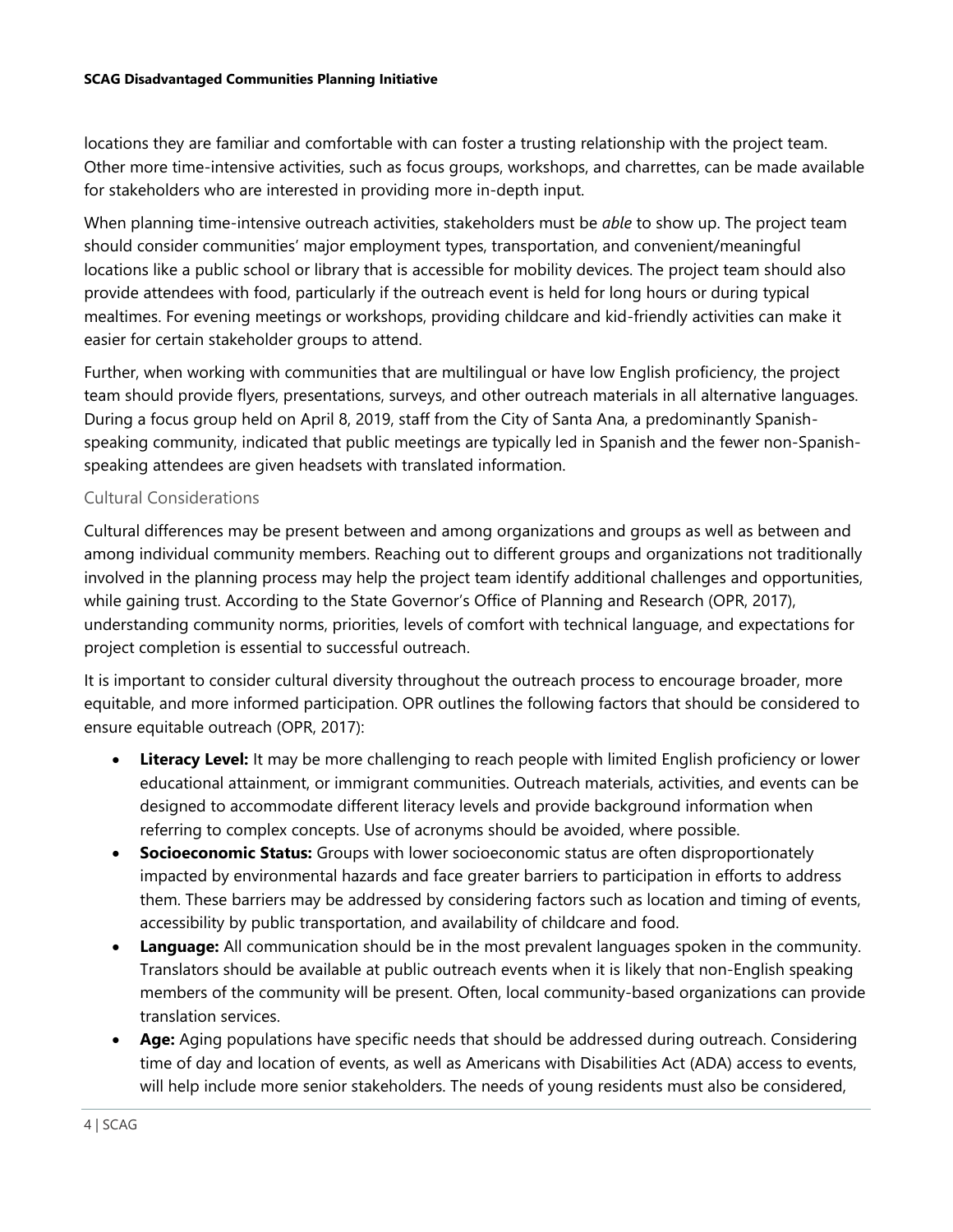including social media and online platforms, activities for young children, and innovative tools for discussion at events.

- **Local History:** Certain communities may have participated in previous outreach efforts that did not result in change. Over time, either not being included or participating and/or not feeling heard may affect future participation. Understanding the local context is helpful prior to beginning outreach. Fostering dialogue around racial inequities that have existed can be challenging. Jurisdictions have started to engage with skilled facilitators to have conversations that advance participation and engagement opportunities.
- **Cultural Norms:** Cities and counties across the SCAG region are comprised of different ethnic groups from around the world. Some community members may not be as familiar with the democratic form of government and the ability to openly share opinions; others may be worried about displacement. It is hard to learn all of the cultural nuances for each group in the community, but working in partnership with local non-profits or other groups skilled at working across cultures can help ensure all groups are able to participate in a meaningful outreach process

# Template Outreach Framework and Activities

The outreach framework aims to determine what activities can help best serve stakeholders and build ownership of AT Plans from community groups and the public at large. To do that, the framework is centered on partnerships with local community-based organizations, established groups that have trusted reputation in disadvantaged communities in the SCAG region.

The outreach framework has three stages – Listen, Collaborate, and Refine – which will aim to build a common understanding of existing conditions and eventual recommendations that starts with listening, is strengthened by key partnerships, and finally is fine-tuned with community feedback. The framework lists potential outreach tools that include best practices, case studies, and additional resources that can be drawn upon during the development of AT Plans.

## Outreach Phases

## *Phase 1: Listen*

The first phase of the outreach framework is about listening to the true local experts: residents of disadvantaged communities in the SCAG region. During this phase, the project team should be:

- Hearing from residents about what community ownership of the active transportation plan development process would look like
- Informing residents on the planning process
- Soliciting feedback from community members who typically face barriers to participating in planning processes
- Understanding unique mobility needs of the focus community
- Having community members inform local government and the project team on how to prioritize projects, programs, and policies in plans and funding for active transportation infrastructure in plans.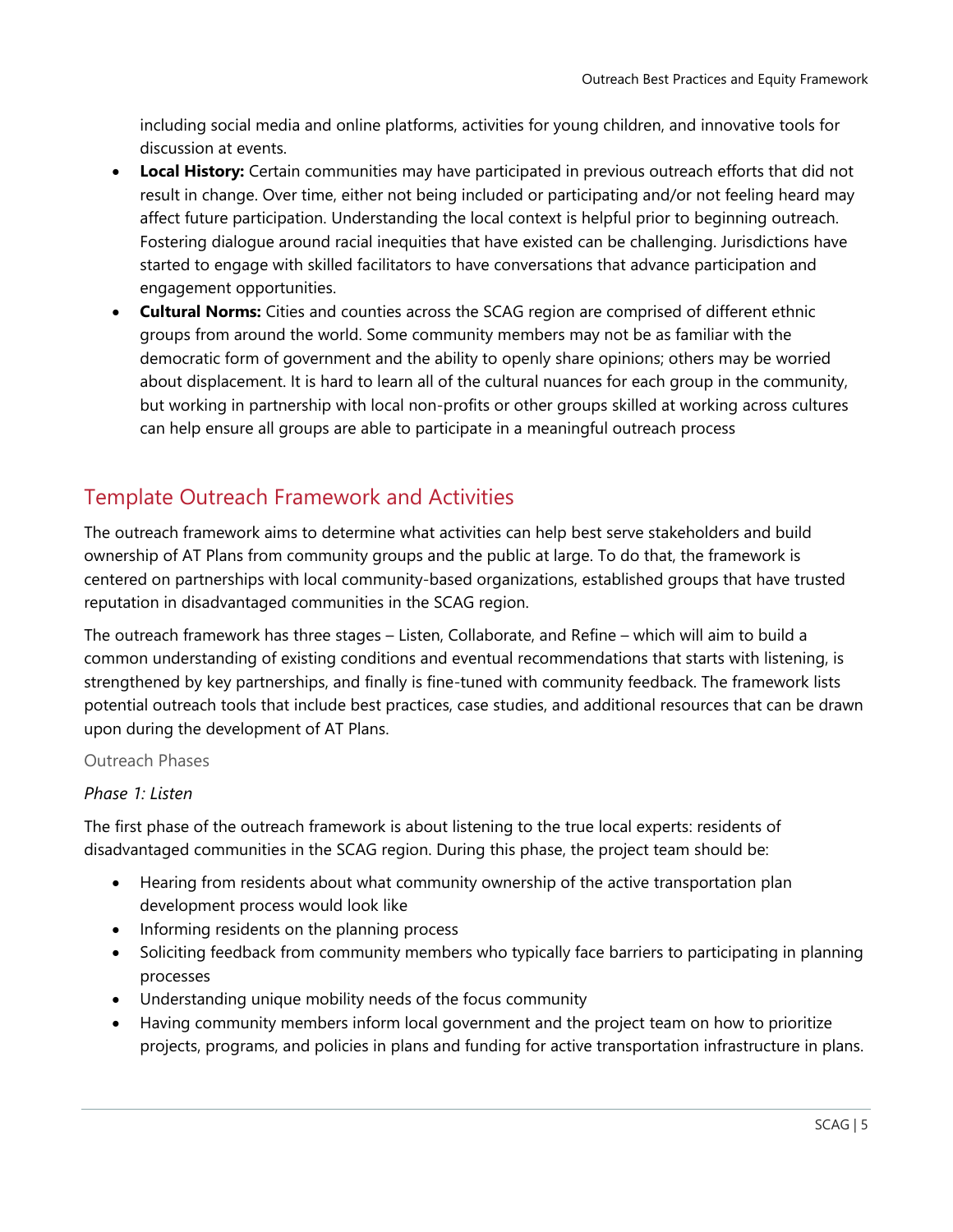During this phase, plan goals and objectives are formed and existing conditions data is collected. Community needs are assessed, safety data is analyzed, and the existing active transportation environment is evaluated.

#### *Phase 2: Collaborate*

From the start of a planning process, community stakeholders want to know how their ideas will be used to shape the priorities and recommendations of their Active Transportation Plan. These questions should encourage the project team to work towards a more transparent and inclusive process of developing active transportation recommendations. During this phase, active transportation recommendations are identified and a prioritization methodology is developed. Initial designs may emerge.

## *Phase 3: Refine*

Within the final phase of outreach, the project team edits, vets, and refines recommendations developed throughout the planning process. In other words, this phase is an opportunity for the project team to ask stakeholders, "Did we get it right?" and "Is there anything we missed?" During this phase, recommendations are finalized and prioritized, and an implementation plan is developed with input from community stakeholders. Note that after an AT Plan is adopted, an inclusive and collaborative design process should be used to move projects forward with ongoing community feedback and support.

#### Equity Framework

The outreach framework must also consider equity to ensure that communities are regarded as local experts and all voices are heard. The equity framework aims to ensure equitable investment in active transportation infrastructure and to make clear the ways in which these investments can impact communities. The framework should be used by SCAG, local City/County staff, consultant support, community-based organizations that are partners in the AT Plans, and the broader communities.

Equity means that one's identity as a resident of their community has no detrimental effect on the distribution of resources, opportunities, and outcomes for them as a resident. This equity framework aims to answer the following questions surrounding equity in disadvantaged communities:

- Who are the City's most vulnerable populations?
- What is the desired condition of well-being that the City and residents want for a city's most vulnerable communities?
- How can implementation of the Active Transportation Plan work towards achieving these conditions?

Disadvantaged communities face greater disparities in the transportation environment. The more groups a community member identifies with, the greater their disparity. These groups may include, but are not limited to:

People of color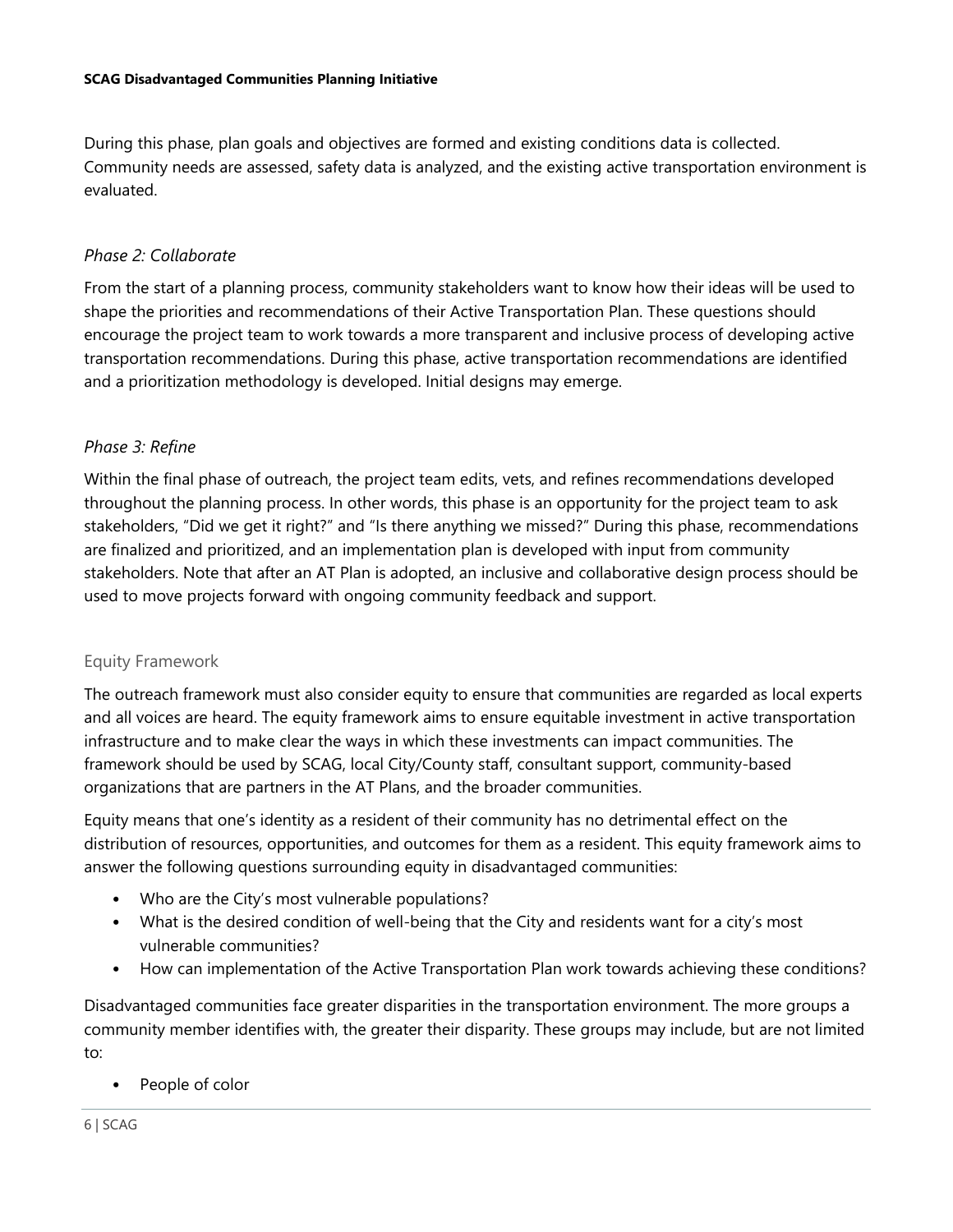- Women
- People of no- and low-income
- People with limited English proficiency
- People with disabilities
- Children and seniors
- Single parents
- People who do not own cars or do not drive

Additionally, disadvantaged communities often express concern that investments in active transportation infrastructure will contribute to displacement, gentrification, and housing unaffordability. At the same time, improved active transportation networks can help reduce transportation costs when other costs of living may be increasing. AT Plans for disadvantaged communities need to be sensitive to these concerns and to promote a collaborative decision-making process. Working with community-based organizations who have longstanding relationships and trust within their community to help facilitate outreach with residents will help ensure that active transportation investments in the community serve *existing* residents and their mobility needs first. Further, this can help make sure the AT Plan process results in:

- 1. Network recommendations that serve the mobility needs of existing and long-term residents;
- 2. Processes for community-led implementation that develops projects and programs that are tailored to existing residents' needs; and
- 3. Processes for Cities to pursue a comprehensive approach to housing and transportation affordability.

These community partners should be fairly compensated for their work and allowed to lead discussions and activities where appropriate.

Additionally, it is generally considered best practice to avoid scheduling outreach activities on holidays and culturally-relevant dates, or when appropriate, to coordinate with community groups to work in alignment with events occurring on these dates. Being conscious of local culturally-relevant days will help build trust and can help mutually promote the AT Plan and preservation of local cultures. Diversity Resources features a diversity holidays calendar, including holidays and heritage celebration months or days: <https://www.diversityresources.com/2019-diversity-calendar/>

The AT Plan communities are local experts, so the project team will bring these initial findings to partners in the initial seven disadvantaged communities to confirm or reset their assumptions. To further acknowledge that these communities know best, the project team will develop solutions to these disparities in partnership with community contacts. Plan recommendations that address these disparities should be prioritized above all other prioritization factors.

Additional equity considerations are included in the following outreach activities and communications sections.

Outreach Activities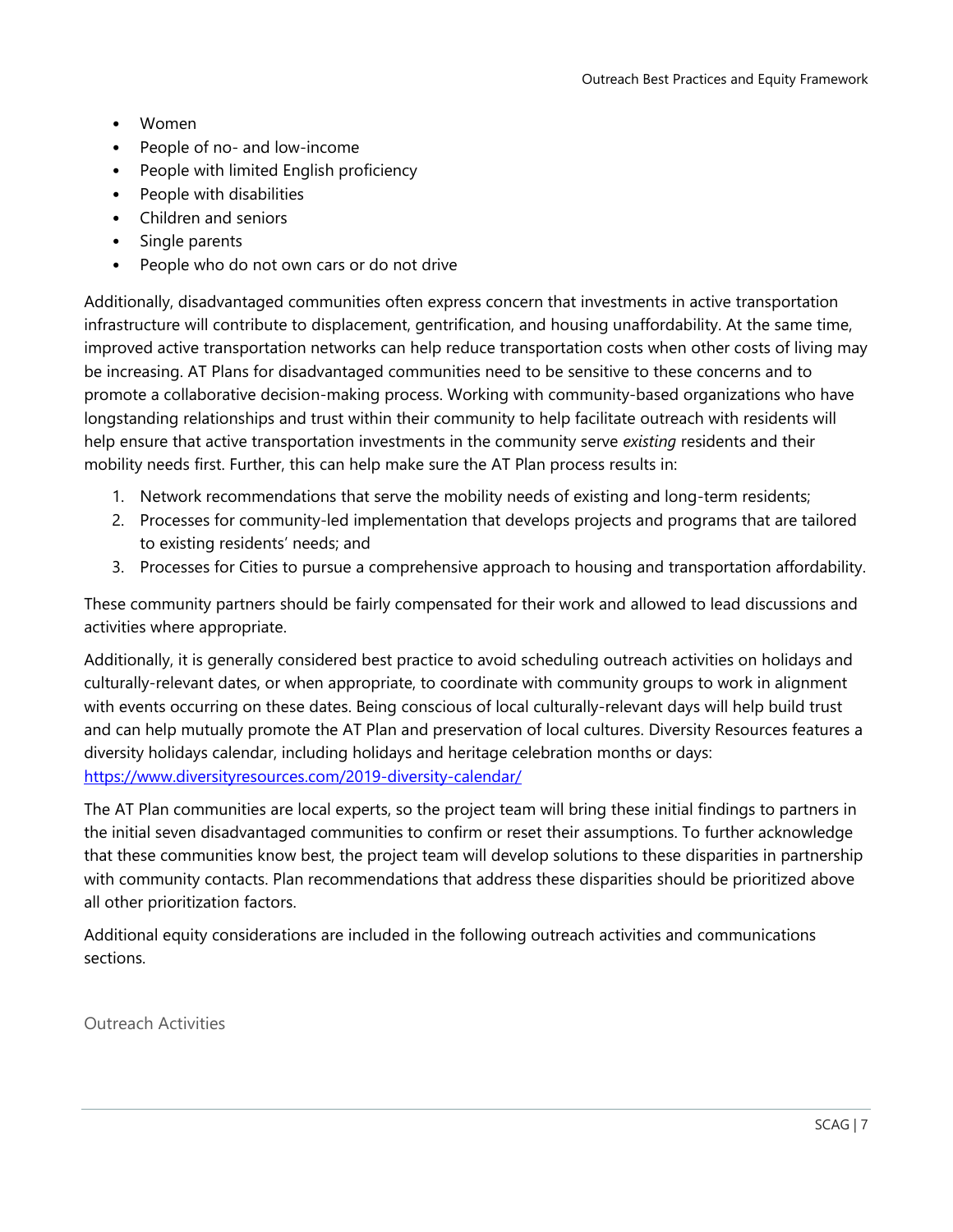Various outreach tools can be used to engage stakeholders and the general public. The table below lists various outreach activities and links them to their most appropriate outreach framework phase. Following the table, these outreach activities are described in detail.

| <b>Outreach Activity</b>            | <b>Outreach Framework Phase</b> |
|-------------------------------------|---------------------------------|
| <b>Advisory Committees</b>          | Listen, Collaborate, Refine     |
| Focus Groups and Listening Sessions | Listen                          |
| Meetings and Workshops              | Listen                          |
| <b>Public Survey</b>                | Listen                          |
| Walk/Bike Audits                    | Listen, Collaborate, Refine     |
| Charrette                           | Collaborate                     |
| Interactive Map                     | Refine                          |
| <b>Temporary Installations</b>      | Refine                          |

# *Advisory Committees*

Advisory committees made up of a representative group of stakeholders can be used to guide planning efforts throughout the duration of a project. **Community Advisory Committees (CACs)** should represent a wide range of interests, including social service (e.g. community-based organizations), environmental (e.g. Active Transportation, Environmental Justice), economic (e.g. Chamber of Commerce), technical (educational institutions), and political (opinion leaders who are respected by elected officials) (Metro, 2018). Member stakeholders can include representatives from neighborhood councils or organizations, business districts/local businesses, advocacy groups, and should be inclusive of traditionally underrepresented or underserved populations.

At the beginning of a project, CACs should be engaged in the development of project goals, which can help advance equity in the planning process. The vision and goals of the AT Plan should reflect the needs and interests of the community. Referencing the Oakland Bike Plan (2019), example project goals that also advance equity could include:

- Increase access to community destinations such as grocery stores, libraries, schools, recreation centers, and transit stations/stops;
- Empower residents to live a more active lifestyle by providing a network of safe and comfortable bikeways and walkways for all to enjoy;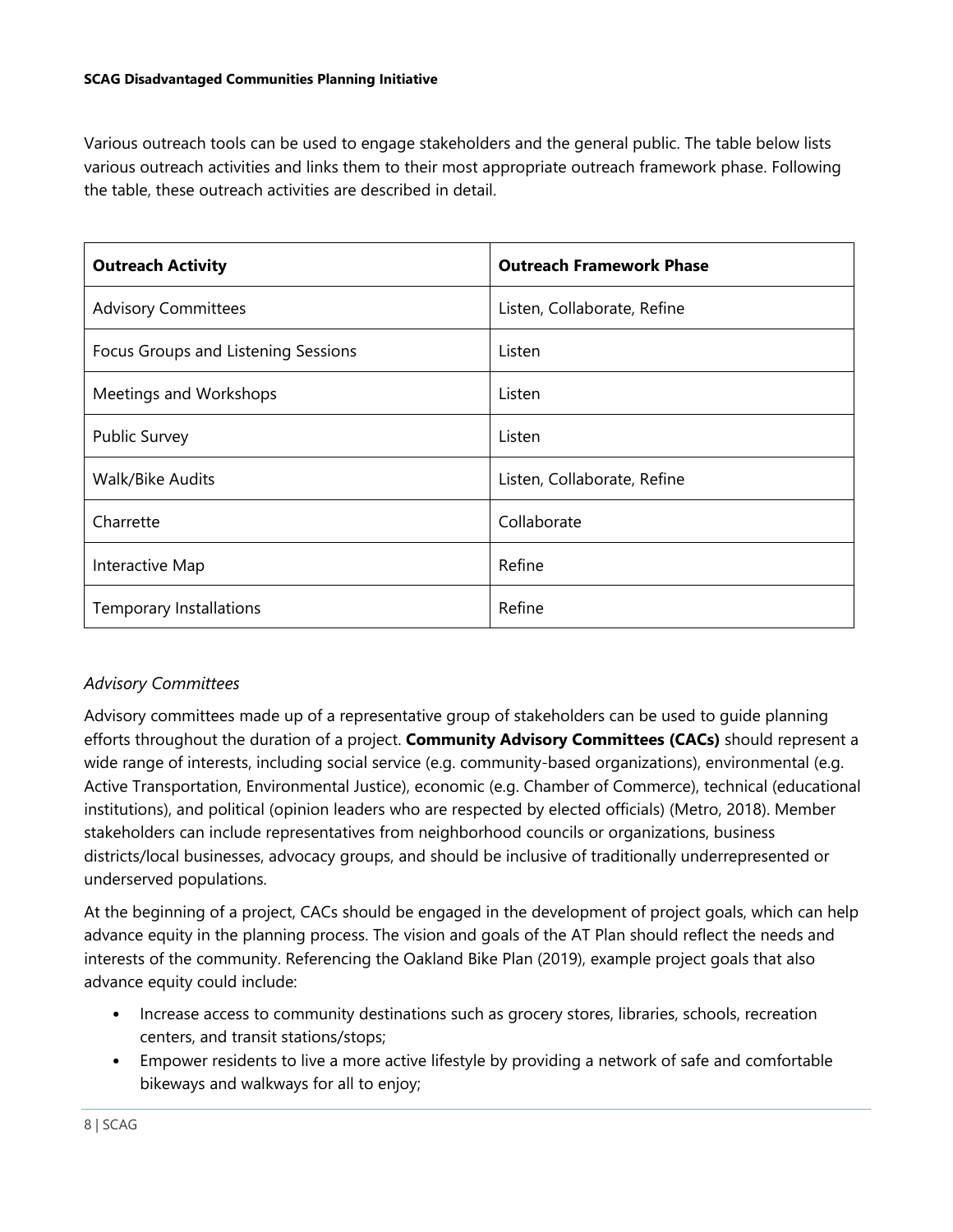- Work to reduce the burden of transportation costs on households; and
- Foster an increased role for the community in the planning process and improved trust in the project team/City.

CACs can also provide community expertise and oversight during the development of network improvements, prioritization, and implementation. CACs are not necessarily intended to be final decisionmakers, but their input deepens understanding of local concerns, and to grasp the context and implications of decisions that are eventually made by the project team.

**Technical Advisory Committees (TACs)** are comprised of technical experts such as from local planning, public works, and public health, parks, and police/fire departments, school districts, California Highway Patrol, and transit agencies (e.g., Metro, Caltrans). TAC members can assist CACs by answering technical questions, and provide technical expertise throughout the planning process.

Establishing goals and ground rules for advisory committees at the beginning of the project will help keep them on track and lead to a shared understanding. Manageably sized committees – around 10 to 15 people with an effective facilitator – should include multiple voices from the community and represent its diversity.

## *Case Study: Step by Step Los Angeles County*

As part of the Step by Step Los Angeles County planning process, Community Advisory Committees (CACs) were formed in four communities to provide guidance to the project team on outreach efforts, existing conditions, and active transportation recommendations and implementation. Youth, senior, local business, faith-based, parent, homeowner, renter, and other community representatives participated in the CACs. Additionally, CAC meetings provided members with opportunities to learn about community data collection methods, County processes, and the connection between walkability, public health, public safety, and advocacy. In fact, during the Plan adoption meetings, CAC members from multiple communities attended public meetings to voice their support for the Plan and their appreciation of the extensive community involvement in the planning process.

#### *Resources*

Metro has identified best practices for building partnerships with stakeholders, including forming advisory committees:<https://www.metro.net/projects/tod-toolkit/building-partnerships-stakeholders/>

## *Focus Groups and Listening Sessions*

A focus group is a useful tool for obtaining more in-depth input than at a meeting or workshop and typically has a more focused agenda. Focus groups can include local elected official and staff, business owners, property owners, neighborhood activists, seniors, and more. They can be used to engage with populations who may not show up to a public meeting or workshop or may feel left out of traditional planning processes. Focus groups are most useful early in the planning process and can be conducted standalone or as part of a charrette. Focus groups should include maximum 8 to 12 people who represent the key organizations and people interested in or potentially impacted by the project (AARP, 2018). In the SCAG region, focus groups should also be help with local indigenous peoples to ensure their unique needs are met and cultural practices are respected.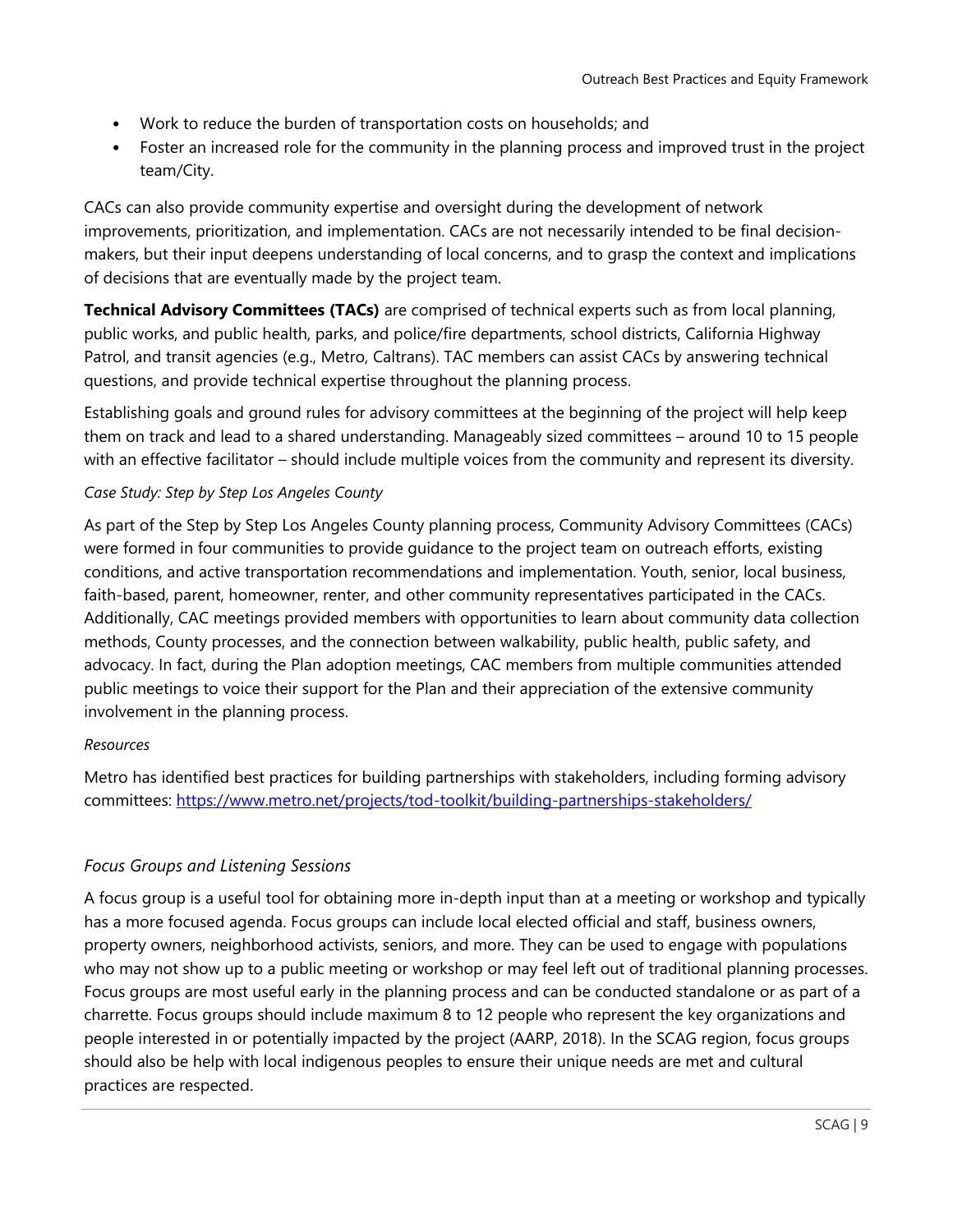Community listening sessions are larger focused groups allow the project team and partners to hear the ideas and concerns of residents. These sessions can be used to inform stakeholders about important issues, build support for a cause, and discuss potential solutions to active transportation challenges facing their communities. They are typically larger than focus groups, but should have more targeted participants than public workshops or meetings. Listening sessions can be led by community-based organizations and/or community partners, shaping the discussion questions and inviting their constituents.

## *Case Study: Oakland Bike Plan*

In partnership with multiple community-based organizations, the Oakland Bike Plan project team hosted community listening sessions to hear stakeholder concerns and ideas. Allowing community-based organizations to lead these sessions helped build trust, allowing participants to feel comfortable sharing their personal experiences biking in Oakland.

# *Resources*

The AARP Community Listening Session Toolkit includes a sample schedule, agenda, supply list, facilitator script, and evaluation form for focus groups and listening sessions. More information can be found at [https://www.aarp.org/content/dam/aarp/livable-communities/livable-documents/documents-2018/Book-2-](https://www.aarp.org/content/dam/aarp/livable-communities/livable-documents/documents-2018/Book-2-Roadmap-To-Livability-Listening-21318-lr.pdf) [Roadmap-To-Livability-Listening-21318-lr.pdf](https://www.aarp.org/content/dam/aarp/livable-communities/livable-documents/documents-2018/Book-2-Roadmap-To-Livability-Listening-21318-lr.pdf)

# *Meetings and Workshops*

Cities and community-based organizations use public meetings, events, and listening sessions to inform people about projects, build support, and identify potential solutions to challenges to biking and walking in their community. At meetings, listening sessions, and outreach events, it is helpful to have a team of facilitators that can relate to the demographic, linguistic and cultural characteristics of the community. Facilitators should be neutral, trusted people who can ensure that participants feel heard and respected and that the meeting or workshop is organized and productive. Well-facilitated public meetings can result in shared goals and vision, identification of community needs and opportunities, and deciding on feasible solutions.

According to Local Governments Commission (2013), facilitators can use a variety of tools to successfully manage a public meeting including developing ground rules for communication, focusing on needs and desires of stakeholders instead of personal feelings or opinions, ensuring all participants feel heard, and recording outcomes from discussion.

When asking stakeholders for feedback, a variety of collective, visible communication tools can be used to inform the planning process while showing participants their fellow stakeholders concerns and desires. For example, sticky dot polling allows stakeholders to assert their preferences (e.g., for types and locations for improvements) and yields quantifiable results that the project team can use for prioritizing recommendations.

Public meetings and government buildings can be intimidating to some stakeholders. An alternative to formal meetings and workshops is pop-up or mobile workshops, which aim to reach those that may not be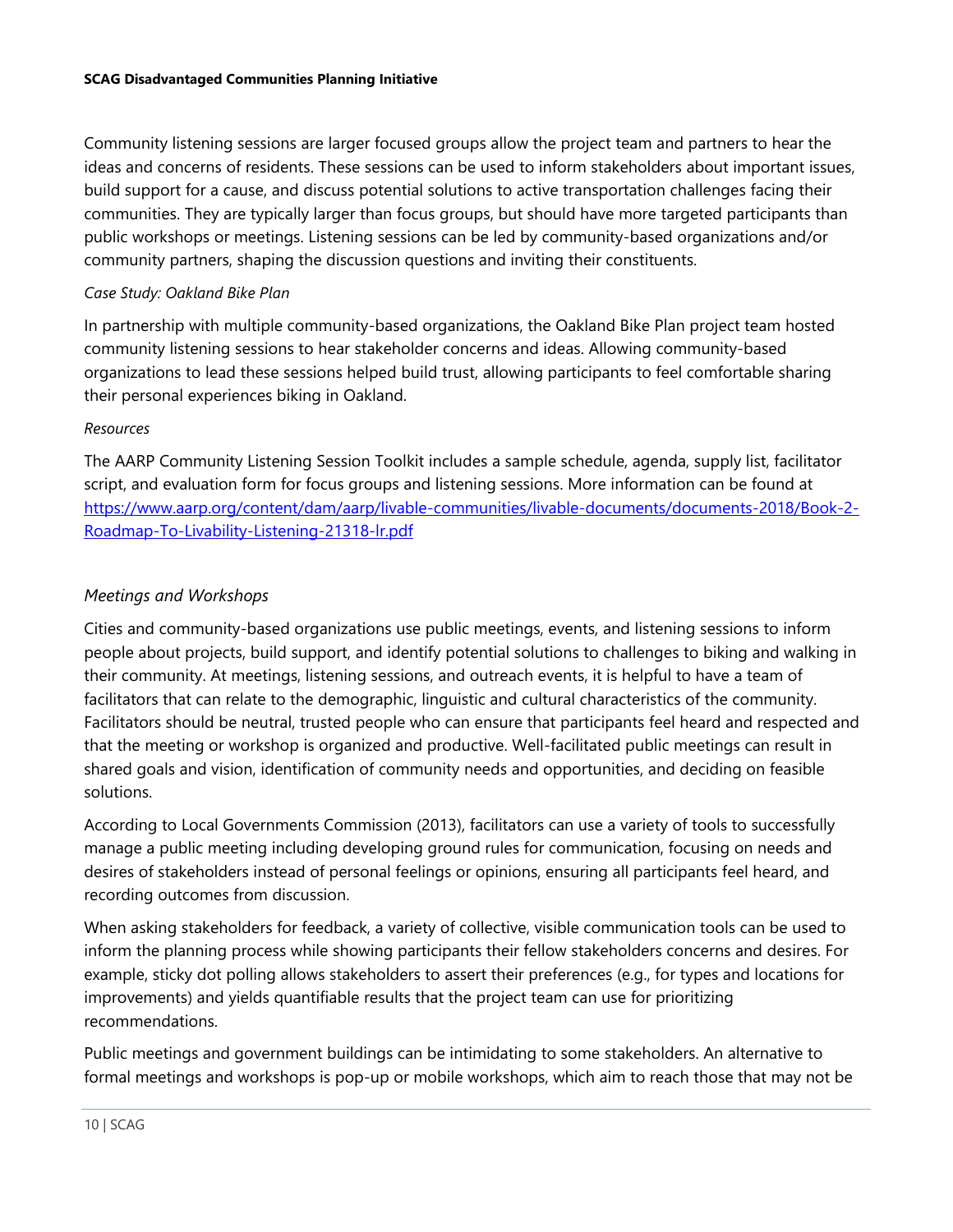able to attend more formal workshops to intercept them in their daily lives at places such as festivals, transit stations, libraries, farmers markets, and grocery stores.

## *Case Study: Step by Step Los Angeles County*

Project staff identified numerous existing community events that provided an opportunity to reach stakeholders who may not typically attend County workshops. At each event, stakeholders provided input on a map of the community, identifying barriers and challenges to walking in Lake Los Angeles, an unincorporated, rural neighborhood in northeast Los Angeles County. Education was also provided to community members on the types of pedestrian projects that could address the identified issues. Community events that the project team attended include:

- Winter Wonderland
- Parks After Dark at Stephen Sorensen Park
- Movie Night at the Park
- Career Fair at Challenger Middle School
- Resource Fair at Stephen Sorensen Park

Stakeholders were encouraged to complete a survey about their current walking habits, concerns, and desired projects. Los Angeles County Department of Public Health and Antelope Valley Partners for Health staff collected a total of 46 surveys at existing community events. The survey was also available online in both Spanish and English.

#### *Resources*

Local Government Commission developed a guidebook to identify outreach tools and best practices, including a section on meetings and workshops: [https://www.lgc.org/resource/participation-tools](https://www.lgc.org/resource/participation-tools-community-planning/)[community-planning/](https://www.lgc.org/resource/participation-tools-community-planning/)

The City of San Diego conducted a series of pop-up workshops, which are summarized in this document: [https://www.sandiego.gov/sites/default/files/legacy/planning/community/cpu/encanto/pdf/sesd-encanto](https://www.sandiego.gov/sites/default/files/legacy/planning/community/cpu/encanto/pdf/sesd-encanto-pop-up_outreach_sum_rpt.pdf)[pop-up\\_outreach\\_sum\\_rpt.pdf](https://www.sandiego.gov/sites/default/files/legacy/planning/community/cpu/encanto/pdf/sesd-encanto-pop-up_outreach_sum_rpt.pdf)

## *Charrettes*

Charrettes are a more intensive outreach event than a meeting or workshop, typically lasting multiple days to foster more detailed design ideas from stakeholders. During charrettes, stakeholders, staff, and technical consultants work together in meetings, workshops, and walk audits over multiple days to develop collaborative visions. Charrettes make good use of time by engaging people when their input will have the greatest impact and compress planning and design processes, accelerate decision-making, and reduce the likelihood that flaws will be overlooked. They allow the project team to build trust with local stakeholders in a short amount of time through ensuring transparency in the planning process. The National Charrette Institute developed a best practice three-phase process for holding charrettes, as follows:

1. **Preparation (three to six months before the charrette).** During this phase, the first step to is form a steering committee to guide the charrette planning process and ensure support from key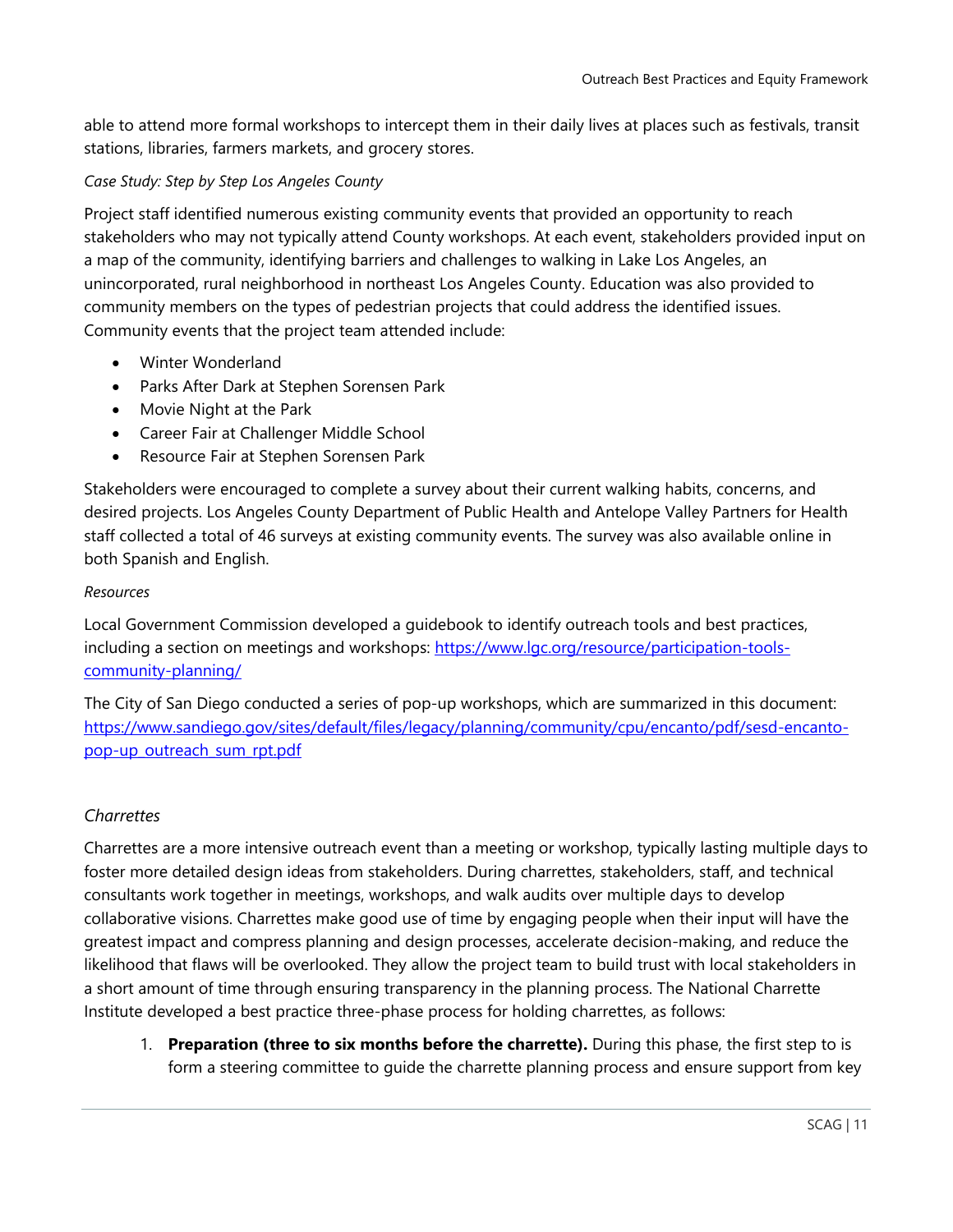stakeholders. In general, everyone who will be involved in making the charrette happen, including logistical support, should be included on the committee. A project kickoff meeting is held to begin shaping the event and a budget, scope, and schedule are developed with the committee's input. Base data research and analysis is conducted to identify active transportation strengths and weaknesses in the community. Charrette logistics are determined, including location, date, food vendors, and facilitator team.

Invitations should be sent out at least two months before the charrette, with a goal of 25-50 participants. The project team can develop and send out a preliminary questionnaire to participants for completion and submission prior to the charrette. This survey can cover many time-consuming issues, allowing for more time to focus on critical issues identified in the questionnaire during the actual charrette.

**2. Charrette (held over multiple days, if possible).** During the charrette, support is generated by the ability of the charrette to transform any conflict among stakeholders into collaboration and a shared vision and implementation plan. A facilitator team consisting of consultants and local agency staff produces a plan, while stakeholders are involved in the design process through a series of short feedback loops or meetings. Charrettes may also include site visits or walk/bike audits, which allow participants to better understand challenges and opportunities in their community. An example charrette schedule developed by the National Charrette Institute is:



*Alta staff engaging with community stakeholders at a charrette in Montclair, 2019*

- Public meeting and community vision development
- Alternative concepts development and first community feedback loop
- Preferred plan synthesis and second community feedback loop
- Plan development and third community feedback loop
- Production, public presentation, and final community review

Establishing ground rules at the beginning of the charrette allows for the group to remain focused while encouraging free flowing ideas. Example ground rules include not criticizing ideas or people, ensuring everyone has a chance to speak, and respecting people's time.

**3. Implementation (two to four months after the charrette).** Keeping up momentum following the charrette is critical. When presented at the final charrette meeting, the plan or design is still in-progress. Following the charrette, more in-depth testing is needed to ensure the accuracy and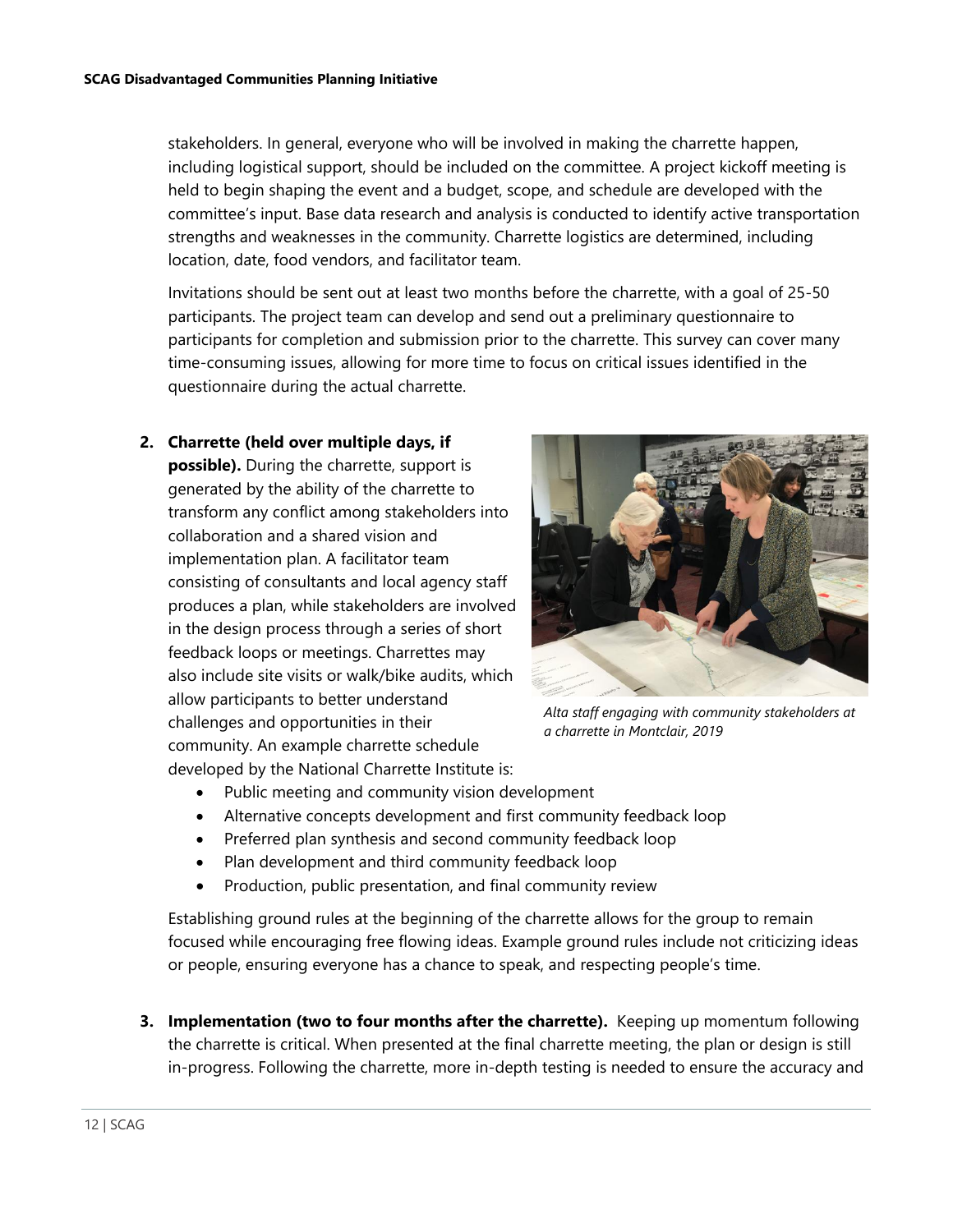feasibility of some of the plan elements. A debrief meeting should be set up with the steering committee to discuss next steps and further feedback. A brief summary report of the event can be developed and shared with the public to spread the word to the general public, indicating process, goals, and results of the charrette.

#### *Case Study: Charrette in Hardeeville, South Carolina*

In 2017, Alta hosted a charrette in Hardeeville, South Carolina, where planners and designers worked directly with community stakeholders. The three-day charrette involved a full day of input and public meetings as well as an open studio where members of the Alta team developed design-based solutions to communityidentified needs. The resulting recommendations reflected the diversity of needs expressed during the charrette, from improved sidewalk connections and streetscape improvements in downtown Hardeeville, to a mile-long walking path around the Coastal Carolina Hospital campus, to a realignment of the East Coast Greenway through Hardeeville that will add value to the city's tourism economy. The overall network of recommended improvements stitched together otherwise isolated areas within the city and start to tie together significant community assets and amenities, making them available to residents and visitors alike



(see example from the charrette below).

#### *Resources*

The National Charrette Institute offers multiple resources and tools for further charrette information: <https://www.canr.msu.edu/nci/resources/>

Charrette information from the Federal Highway Administration: [https://www.planning.dot.gov/publicinvolvement/pi\\_documents/2b-b.asp](https://www.planning.dot.gov/publicinvolvement/pi_documents/2b-b.asp)

Enterprise has developed multiple charrette toolkits for various needs, including sample facilitator materials, presentations, and activities: [https://www.enterprisecommunity.org/solutions-and-innovation/green](https://www.enterprisecommunity.org/solutions-and-innovation/green-communities/tools-and-services/charrette-toolkit)[communities/tools-and-services/charrette-toolkit](https://www.enterprisecommunity.org/solutions-and-innovation/green-communities/tools-and-services/charrette-toolkit)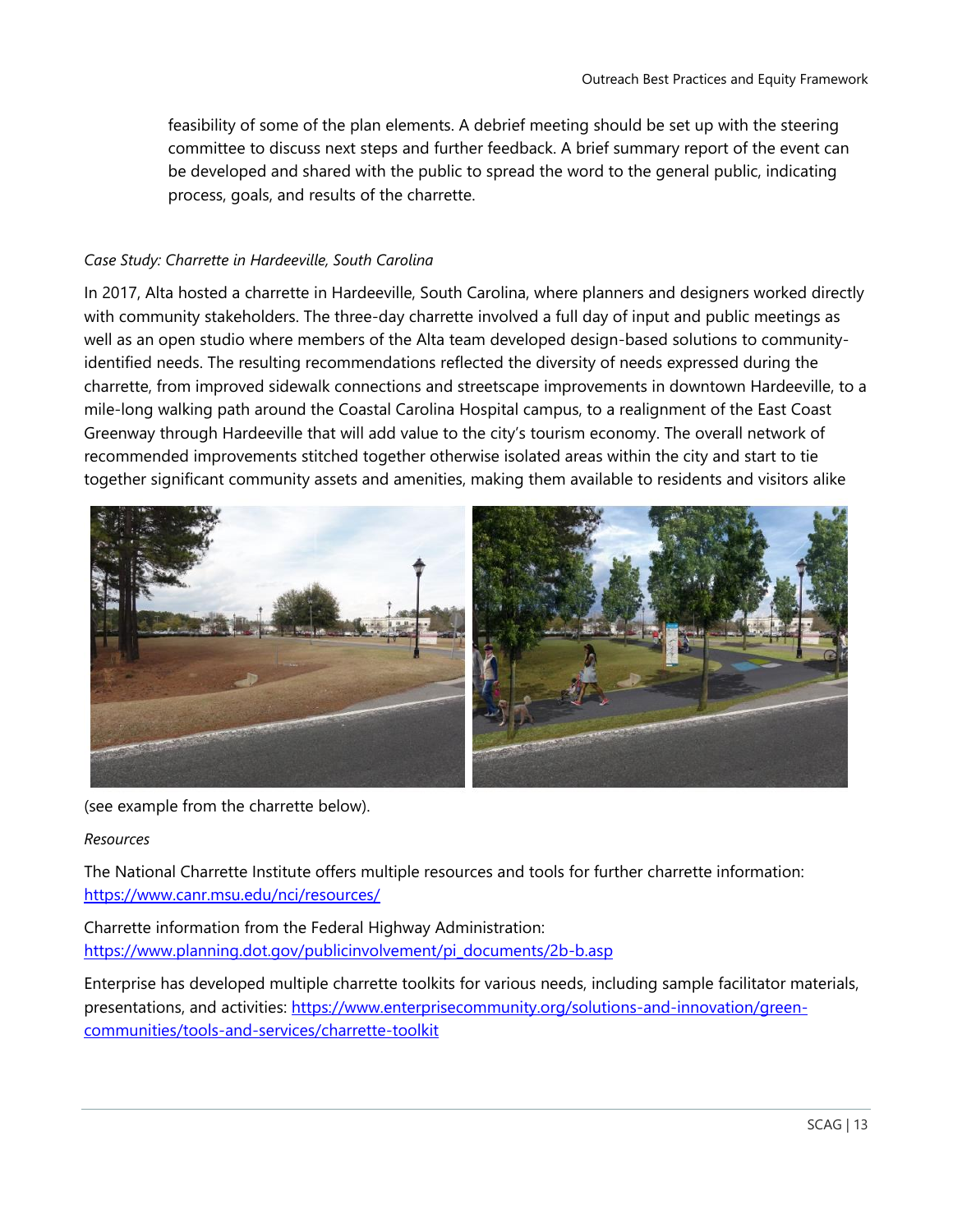# *Temporary Installations/Tactical Urbanism*

Temporary installation projects enable residents and stakeholders to participate in short-term transformations to test and experience changes to their city. These demonstrations temporarily reconfigure streets to stripe crosswalks or bike lanes with non-permanent paint, alter public space so that stakeholders can see the potential for improvement and understand the benefits of innovative design, and provide an opportunity to discuss these concepts with examples on the ground.

During temporary installations, the project team has an opportunity to engage stakeholders and evaluate the success of potential future improvements before making higher-cost, more permanent changes. Successful installations rely on strong partnerships. Getting key stakeholders involved early in the demonstration planning process can be helpful for building community-wide support and for getting the word out. Key stakeholders to engage include, but are not limited to:

- Business Improvement Districts
- Resident / neighborhood associations
- Walking and bicycling advocates and organizations
- YMCA or similar service providers
- Arts and culture groups
- Media
- Schools and universities
- Community leaders
- Faith-based groups
- Indigenous Peoples groups and tribes
- Transportation Department
- Parks and Recreation Department
- Public Health Department
- Elected Officials

Temporary installations typically maintain vehicle access so community members are able to experience how an existing roadway could function with projects such as wider sidewalks, new crossings, bike lanes, and more. However, they can be planned as part of a larger open streets event. Open streets are a great opportunity to showcase temporary installations while bringing people together and promoting various transportation options, placemaking, and public health. Open streets events can also serve as a tool to engage with the public more generally about how their roadways can better serve their needs. As part of their Go Human campaign, SCAG hosts demonstration events across the region using a reusable kit-of-parts that includes temporary materials such as bollards, AstroTurf, branded banners, spray chalk and stencils (e.g., bike lane markings), seating, and tents.

*Case Study: SCAG Go Human Demonstration Projects*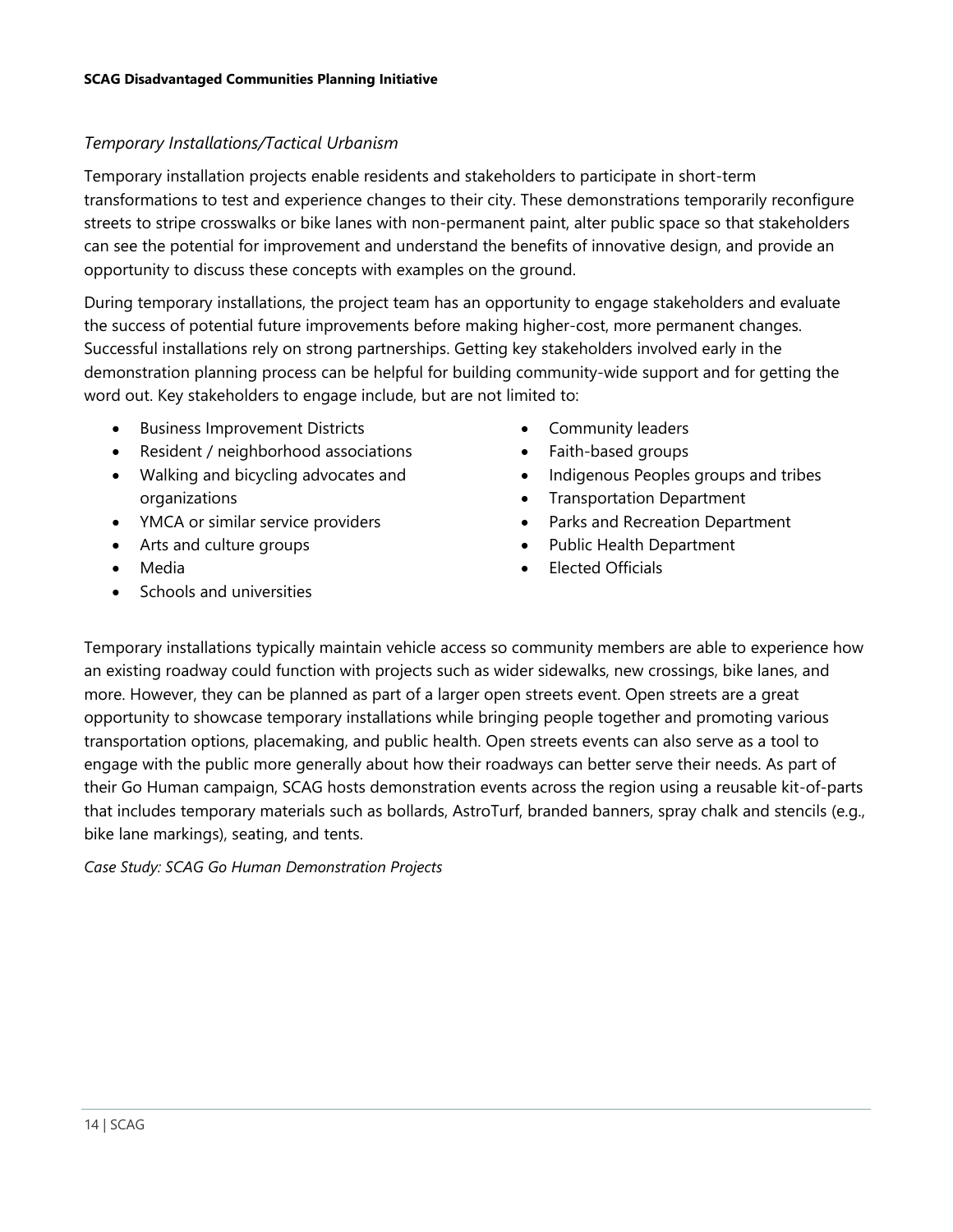In 2017, Alta Planning + Design and Streets Plans teamed to design and implement ten events as part of the SCAG Go Human regionwide safety and encouragement campaign. The primary goal of these events was to promote region-wide walking and biking, while allowing local residents to temporarily experience roadways that are designed for people, not just cars. The projects were implemented in 11 cities across the SCAG region. Project types ranged from open streets events to temporary installations (such as pop-up bike lanes and temporary traffic circles or curb extensions), depending on each city's goals.



One of these events, Connect the Loop, took place in partnership with multiple jurisdictions in Orange County, CA, and local community organizations. Connect the Loop gave community members an opportunity to explore bicycle and pedestrian improvements that will eventually close a key gap in an existing trail network. Connect the Loop showcased pop-up parking protected bike lanes (shown in the photo below) and improvements to an existing shared-use path.

## *Resources*

Street Plans Collaborative developed a Tactical Urbanism Guide to Materials and Design, which presents an overview of materials that can be used for temporary installations and case studies where these materials have been used:<http://tacticalurbanismguide.com/>

The Open Streets Project, a collaboration between 8 80 Cities and Streets Plan Collaborative compiled an Open Streets Toolkit that lists best practices:<https://openstreetsproject.org/open-streets-toolkit/>

## *Walk and Bike Audits*

Conducting outreach onsite allows stakeholders to notice details that may not have occurred to them in an indoor workshop or meeting. Walk and bike audits enables participants (who may include local residents, community-based organizations, and city staff/elected officials) to observe conditions and discuss their findings and ideas for improvements. Participants may observe street lighting, sidewalk width and conditions, traffic volumes, presence and quality of bicycle facilities, and presence of trash and debris.

In addition to evaluating infrastructure and conditions currently in place, audits can be used to examine proposed development plans or other projects that will introduce change into a neighborhood. Typically, technical professionals such as City staff take notes during the audit, though maps can be handed out to participants for notetaking as well. As part of an audit, hosting a PhotoVoice activity will encourages stakeholders to take photos of existing conditions and document their concerns or ideas.

*Case Study: Step by Step Los Angeles County*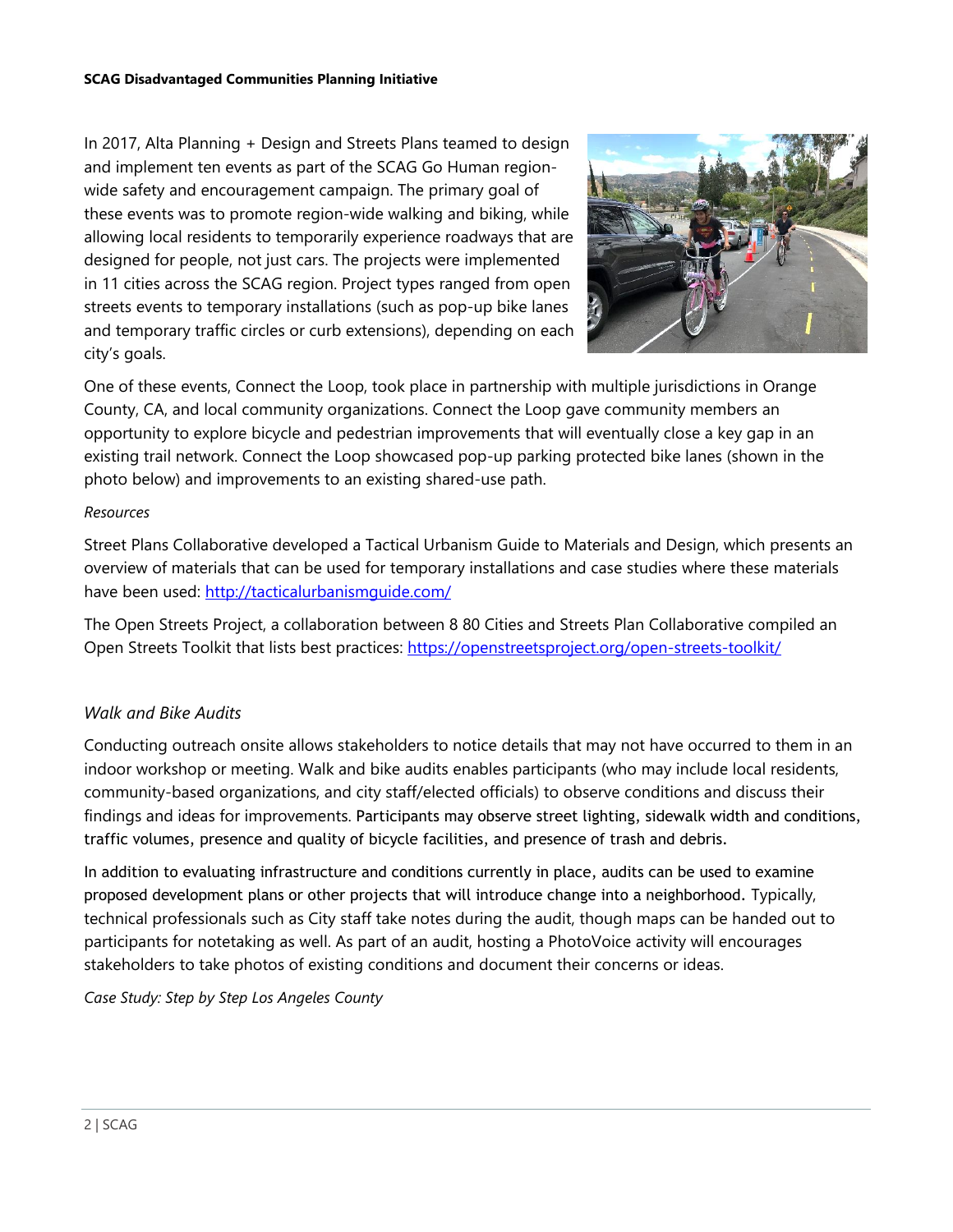As part of the Step by Step Los Angeles County project, walk audits were conducted in multiple communities to identify opportunities for enhancements related to the safety, access, comfort, and convenience of the walking environment. Training was provided to residents prior to the walk audits, and participants broke up into small teams to conduct audits of assigned corridors in their communities. Then, participants regrouped to talk about issues that they noticed while on the walk audit. The corridors included in the walk audit were identified through community feedback received from surveys, community events, and Community Advisory Committee meetings.



In Lake Los Angeles, community members participated in a PhotoVoice activity, in which they submitted photos and discussed the need for additional pedestrian paths and maintenance of existing paths, and uncomfortable crossings near schools and in the community center.

## *Resources*

SCAG developed a quick how-to guide for walking and biking audits as part of their Go Human campaign: [http://gohumansocal.org/Documents/Tools/ToolBox\\_Audit.pdf](http://gohumansocal.org/Documents/Tools/ToolBox_Audit.pdf)

The Safe Routes to School National Partnership developed a toolkit for conducting walk audits that includes best practices and sample materials:

[https://www.saferoutespartnership.org/sites/default/files/walk\\_audit\\_toolkit\\_2018.pdf](https://www.saferoutespartnership.org/sites/default/files/walk_audit_toolkit_2018.pdf)

AARP developed a Walk Audit Tool Kit for people to assess their communities' streets, which includes many example materials: [https://www.aarp.org/content/dam/aarp/livable-communities/livable](https://www.aarp.org/content/dam/aarp/livable-communities/livable-documents/documents-2016/Walk-Audit-Tool-Kit/AARP-Walk-Audit-Tool-Kit-100416.pdf)[documents/documents-2016/Walk-Audit-Tool-Kit/AARP-Walk-Audit-Tool-Kit-100416.pdf](https://www.aarp.org/content/dam/aarp/livable-communities/livable-documents/documents-2016/Walk-Audit-Tool-Kit/AARP-Walk-Audit-Tool-Kit-100416.pdf)

# *Community Surveys*

Surveys are most often used in the beginning of the planning process to help identify community concerns, opportunities strengths, and weaknesses of a community. A good survey includes the public early in the process, broadens the range of participants by including residents who may not come to meetings or workshops, and gets the message out about the project. Including demographic questions in a survey will help identify any inequities in response rates and detect important differences in opinions among groups.

There are a number of methods available to increase access and improve equity to surveys. Pilot testing the survey instrument with the community advisory committee can help catch any flaws, particularly with translations to alternative languages. While this may add time to the outreach process, it can ultimately yield more accurate survey results. Surveys can be offered both digitally and in print format to capture the widest audience. When budget allows, door–to–door surveying may also be an effective outreach method to reach community groups who may have a harder time accessing online surveys or attending in-person meetings or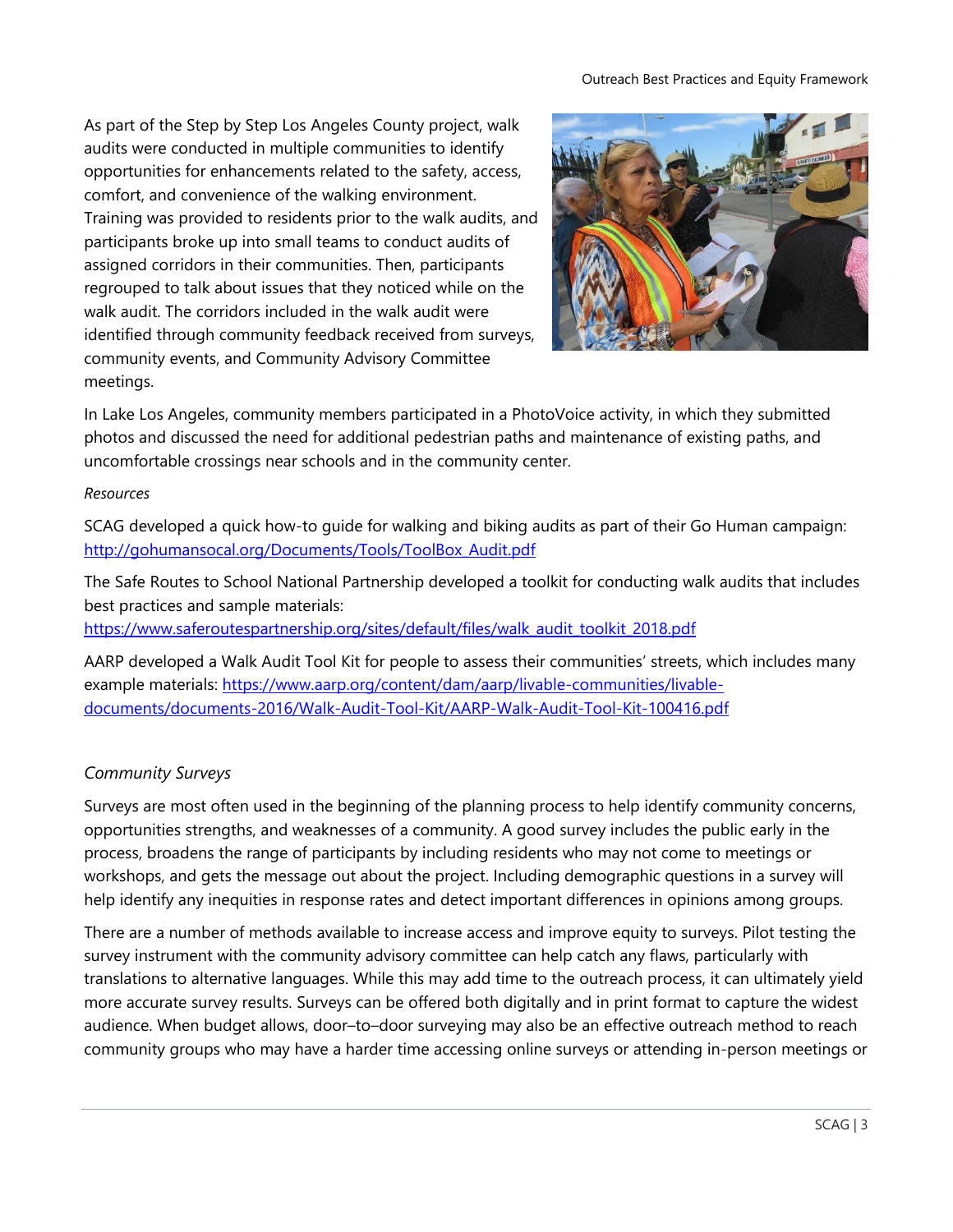events. Door-to-door surveying is best conducted by a local trusted community-based organization with alternative language-speaking capacity if necessary.

It is important to survey a statistically representative sample of community members to get a well-rounded understanding of who is walking and biking, the conditions of existing infrastructure, and community needs and desires. At the same time, relying solely on quantitative data over the knowledge and experiences of disadvantaged communities can lead to incomplete decision-making. The project team should work closely with community partners (i.e., local community-based organizations and the project CAC) through the planning process to clarify, dispute, and enhance the data from collected surveys in order to prioritize the knowledge and contribution of community residents.

## *Interactive Technologies*

As technology advances, various digital tools have emerged, giving stakeholders an opportunity to provide input when it is most convenient to them. Tools like online surveys and interactive maps can complement inperson outreach events by allowing participants to contribute additional comments that may arise at a later time and capturing input from stakeholders who may not be able to make in-person events.

Outreach strategies can go beyond traditional methods, such as public meetings or workshops, and focus on incorporating interactive tools to make it more engaging. New digital technologies can help facilitate and streamline the outreach process and increase participation and interaction. Some of these interactive technologies and tools include:

- **Poll Everywhere**, an online service for audience polling. In a community outreach context, it allows facilitators to create poll questions that participants can answer by using their mobile phones to text their responses. Live results of each poll question can be displayed onscreen during presentations. It is a unique way to incorporate interactive and live activities during a presentation, such as at a public meeting.
- **Web-based public input maps** allow community members to identify key locations on a map and leave comments. They can be useful to identifying problematic and unsafe areas, as well as communicating desired infrastructure improvements.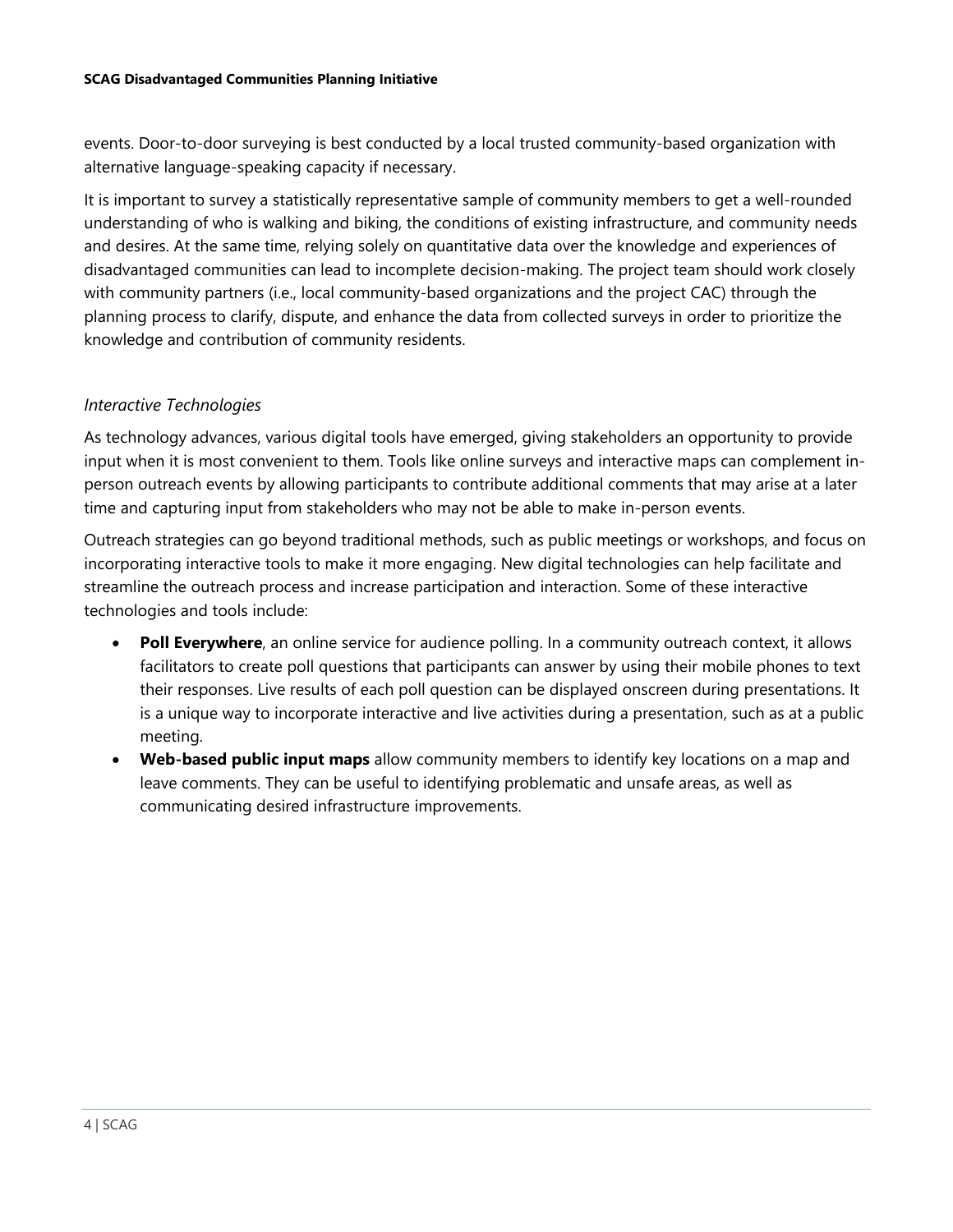*Case Study: Culver City Bicycle and Pedestrian Action Plan*

As part of the Culver City Bicycle and Pedestrian Action Plan outreach process, an online interactive map was made available to the public so they could provide comments and identify preferred routes. Nearly 600 comments were collected, including requests for improvements at intersections and along corridors, new bicycling and walking routes, gap closures in the existing bike network, and connections to key community destinations.



#### *Resources*

Metro's Transportation-Oriented Development Toolkit includes outreach tools. An overview of various technologies available are listed:<https://www.metro.net/projects/tod-toolkit/outreach-tools/>

#### Communications

Getting people to actually participate in outreach activities requires an understanding of the local stakeholder environment. Not only does the project team need to know who to target, but how to do so. Local Government Commission (2013) stresses the importance of "values-based messaging" when reaching out to potential stakeholders to encourage them to participate. Values-based messaging communicates information to community members in a way that is meaningful and accessible by basing it on their values and letting people know how a project affects them.

Additionally, it is important to acknowledge that what communities want may not always align with active transportation ambitions. Good communication throughout the outreach process can help the project team understand what changes a community would like to see, anticipate any pinch points, and prioritize their concerns as best as possible within the project framework. Providing cultural competency and disability sensitivity training to the project team can help prevent community pushback. Sensitivity trainings aim to increase awareness and educate employees on how to effectively and sensitively communicate with people from different backgrounds, racial identities, religions, cultures, sexual orientations, physical abilities, and more. Understanding the semantics, norms, and preferences specific communities have allows for more inclusive outreach and a final plan that is more likely to be supported and reflect community wants and needs.

Communicating this information early on will help to reinforce participation and encourage stakeholders to continue to be active as the plan evolves. It is also important to communicate on how stakeholder input has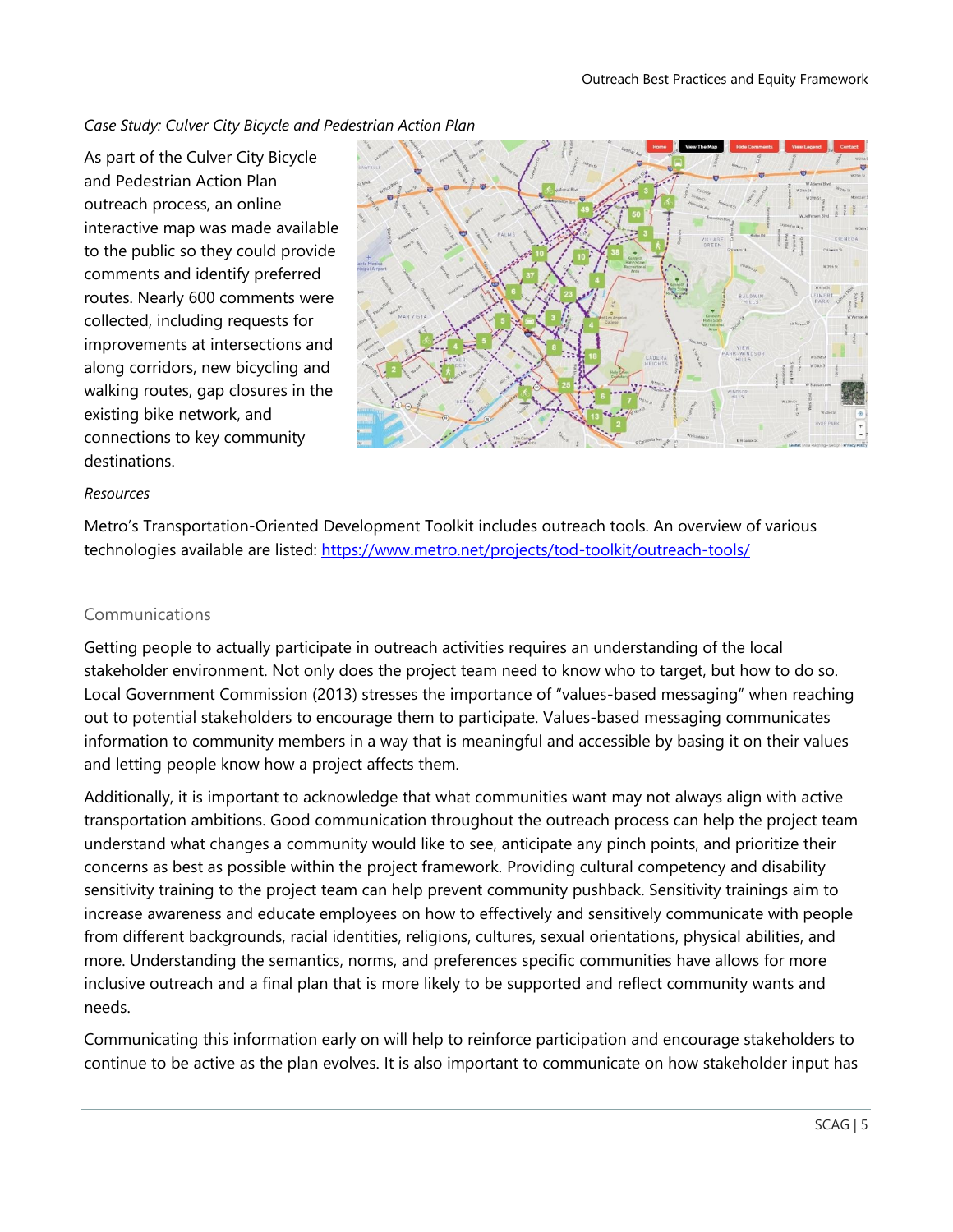influenced, contributed to, or improved the plan. Other topics community members may have questions about include:

- How and when input will be collected
- How and when decisions will be made
- Additional opportunities for community participation and how they can stay informed after the final plan is developed

The project team should use highly visible outreach methods such as flyers, posters, social media posts, public boards at community destinations, and more, and translate materials to all languages spoken locally to capture the widest audience. Outreach materials should be free of planning, design, and engineering jargon to avoid confusion. They can also use examples or case studies of how challenges or opportunities could affect different populations. Using existing community networks and forms of communication to publicize events and identify opportunities to align or hold combined events can make outreach more successful. Prioritizing community-level outreach, such as door-to-door outreach and geo-coded social media, can also assist with getting the attention of a wider range of stakeholders.

The branding used on outreach materials and project deliverables should reflect the goals, values, and culture of the community, and should be relatable to all audiences. Branding can be developed with the help of Community Advisory Committees, discussions with local community-based organizations, and stakeholder interviews. The project team can also survey the general public to get input on branding, asking questions such as:

- What part of your city are you most proud of?
- When you think about walking or biking in your community, what are the first words, images, or phrases that come to mind?
- Are there any specific cultural icons, color palettes, or language that should be reflected?

Additionally, city public information officers, communications staff, and graphic designers should attend charrettes and planning meetings for larger workshops or demonstration events to inform the project team on internal processes and timelines for branding and marketing. This will help the project team develop a communications strategy, which should include both print and digital media. The table below lists types of digital media and their purpose for outreach. The content and materials created for these outlets can also be printed and handed out at outreach activities, public meetings for other projects, key community destinations like libraries and schools, and more.

| Media<br><b>Key Features</b><br><b>Purpose</b> |
|------------------------------------------------|
|------------------------------------------------|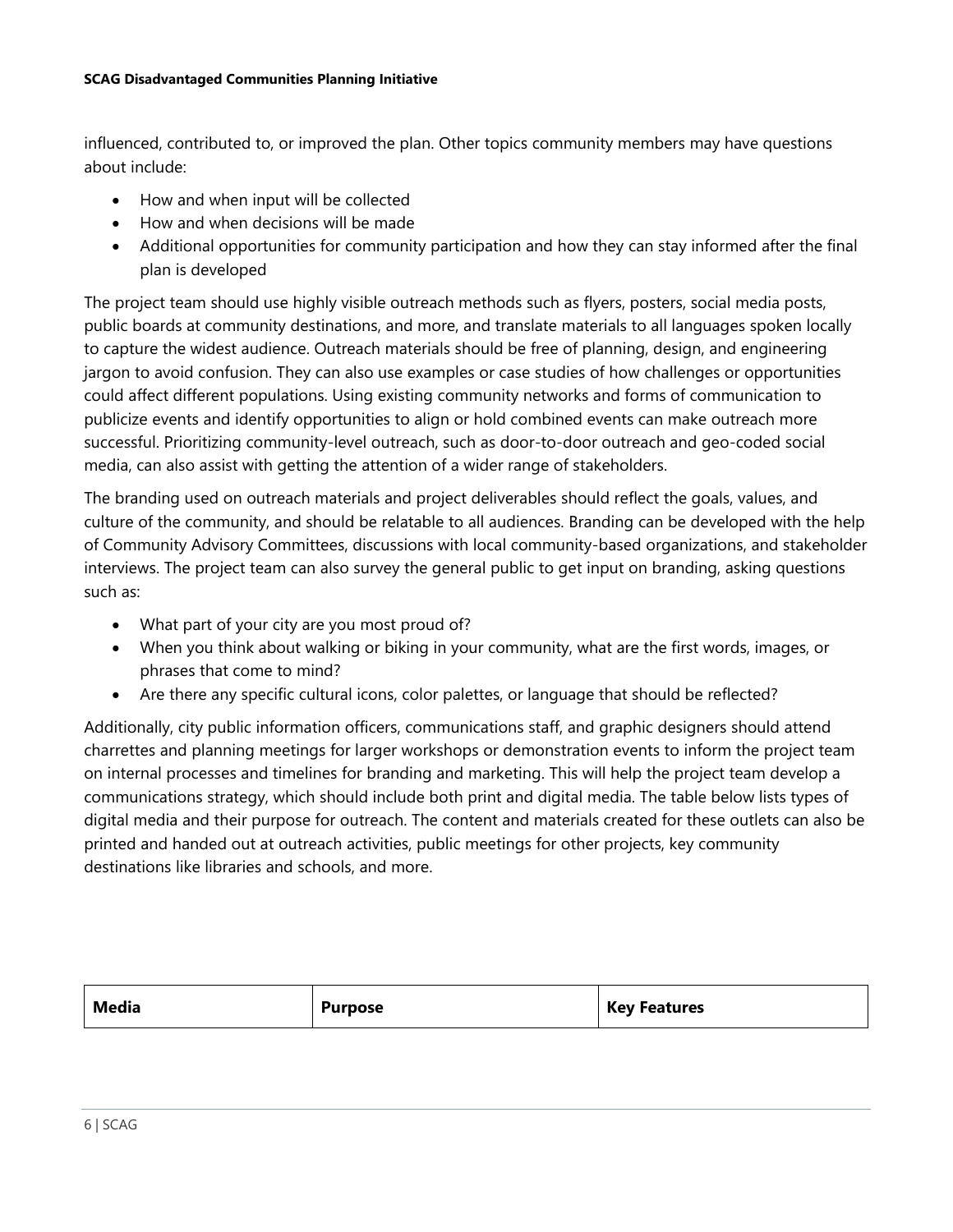| Project Website or Webpage<br>on City Website  | Provide general project information;<br>direct user to additional resources;<br>post project deliverables                                                                                       | Calendar, project background,<br>contact information                  |
|------------------------------------------------|-------------------------------------------------------------------------------------------------------------------------------------------------------------------------------------------------|-----------------------------------------------------------------------|
| Social Media (Instagram,<br>Facebook, Twitter) | Target populations who may not be<br>engaged via traditional outreach<br>methods; advertise outreach events;<br>provide content to stakeholders<br>already engaged with cities' social<br>media | Photos of outreach events,<br>Facebook event invites                  |
| Online Forums (e.g.,<br>NextDoor)              | Gather input from the public                                                                                                                                                                    | General information,<br>communication with general<br>public          |
| Newsletter                                     | Reach stakeholders, announce<br>outreach activities                                                                                                                                             | Upcoming opportunities for<br>engagement, key deliverables<br>updates |
| Press release                                  | Raise public awareness about the<br>project and upcoming outreach<br>activities via local news outlets                                                                                          | Highlight project progress and<br>engagement process                  |

The project team can share these communications with stakeholder groups, such as the CAC and community-based organizations, to share with their networks. Additionally, they can be shared with local school districts who can distribute to their stakeholders to help reach a wider audience.

The following table lists outreach activities and their associated suggested communications timing (i.e., when target audiences should be first notified).

| <b>Outreach Activity</b>            | <b>Timing</b>                                                                                        |
|-------------------------------------|------------------------------------------------------------------------------------------------------|
| <b>Advisory Committee Meetings</b>  | 2-3 weeks prior, reminder week of meeting                                                            |
| Focus Groups and Listening Sessions | 2-3 weeks prior, follow up multiple times during week leading<br>up                                  |
| Meetings and Workshops              | 2-3 weeks prior, follow up multiple times during week leading<br>up                                  |
| <b>Public Survey</b>                | Start during Listen phase, keep open for 2-3 months in<br>conjunction with other outreach activities |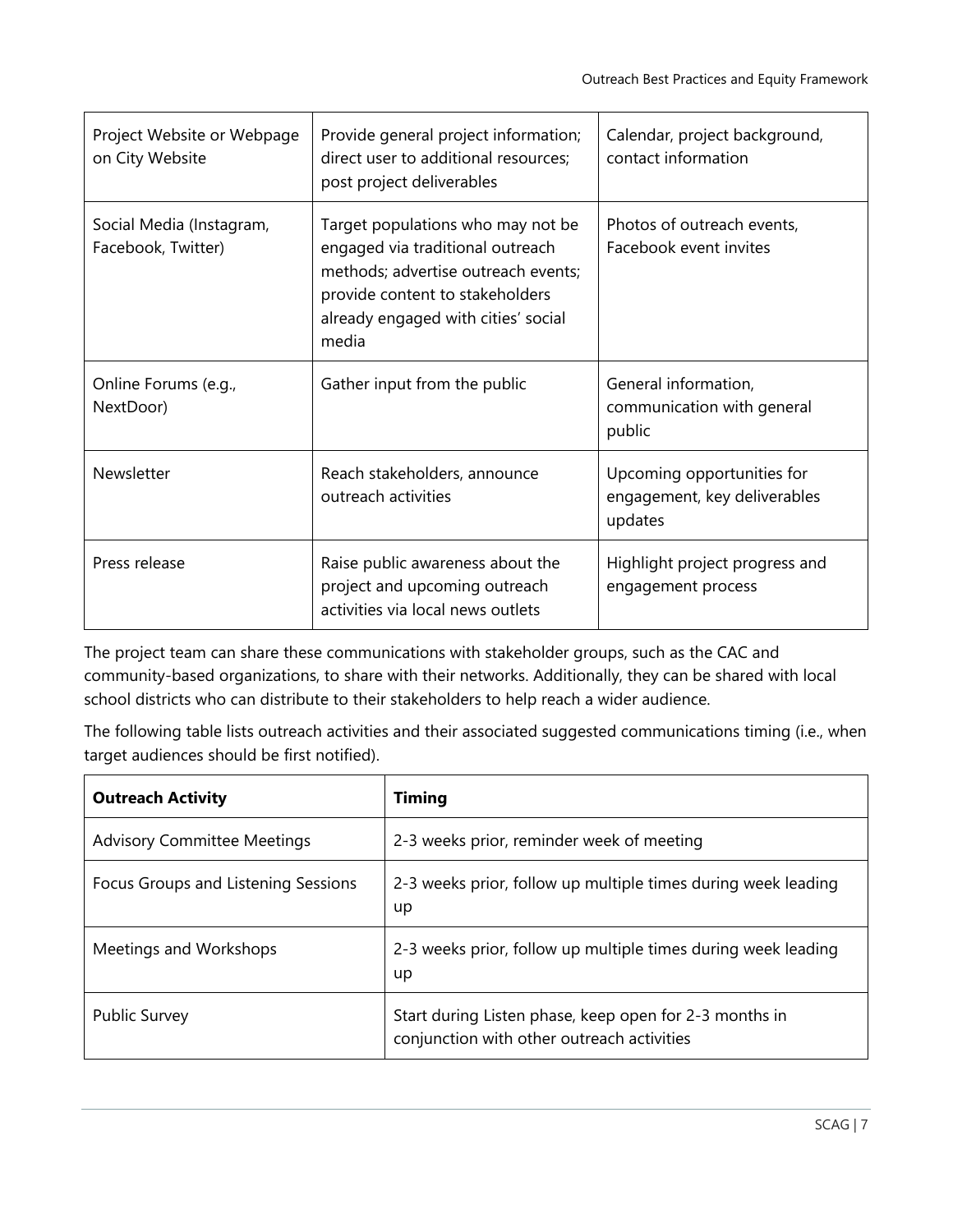| <b>Outreach Activity</b> | <b>Timing</b>                                                                                 |
|--------------------------|-----------------------------------------------------------------------------------------------|
| Walk/Bike Audits         | 3-4 weeks prior, follow up during week leading up                                             |
| Charrette                | At least one month prior, with consistent follow-up<br>communications leading up to the event |
| Interactive Map          | Start during Collaboration phase, keep open for 2-3 months                                    |
| Temporary Installations  | 3-4 weeks prior, follow up during week leading up                                             |

# References

AARP, 2016. Walk Audit Tool Kit. [https://www.aarp.org/content/dam/aarp/livable-communities/livable](https://www.aarp.org/content/dam/aarp/livable-communities/livable-documents/documents-2016/Walk-Audit-Tool-Kit/AARP-Walk-Audit-Tool-Kit-100416.pdf)[documents/documents-2016/Walk-Audit-Tool-Kit/AARP-Walk-Audit-Tool-Kit-100416.pdf](https://www.aarp.org/content/dam/aarp/livable-communities/livable-documents/documents-2016/Walk-Audit-Tool-Kit/AARP-Walk-Audit-Tool-Kit-100416.pdf)

AARP, 2018. Roadmap to Livability: Community Listening Session Toolkit. [https://www.aarp.org/content/dam/aarp/livable-communities/livable-documents/documents-2018/Book-2-](https://www.aarp.org/content/dam/aarp/livable-communities/livable-documents/documents-2018/Book-2-Roadmap-To-Livability-Listening-21318-lr.pdf) [Roadmap-To-Livability-Listening-21318-lr.pdf](https://www.aarp.org/content/dam/aarp/livable-communities/livable-documents/documents-2018/Book-2-Roadmap-To-Livability-Listening-21318-lr.pdf)

Alta Planning + Design, 2017. Equitable Transportation in a Booming Small Town. <https://blog.altaplanning.com/equitable-transportation-in-a-booming-small-town-50d06e49a2>

Center for Active Design, 2018. Assembly: Civic Design Guidelines. <https://centerforactivedesign.org/assembly>

City of Culver City, 2018. Culver City Bicycle and Pedestrian Action Plan *(in development).* <http://culvercity.bikepedplan.com/>

City of Oakland Department of Transportation, 2019. Let's Bike Oakland: 2019 Oakland Bike Plan. <https://www.letsbikeoakland.com/draft-plan/#/>

City of San Diego, 2017. Southeastern San Diego & Encanto Neighborhoods Community Plan Updates: Popup Outreach.

[https://www.sandiego.gov/sites/default/files/legacy/planning/community/cpu/encanto/pdf/sesd-encanto](https://www.sandiego.gov/sites/default/files/legacy/planning/community/cpu/encanto/pdf/sesd-encanto-pop-up_outreach_sum_rpt.pdf)[pop-up\\_outreach\\_sum\\_rpt.pdf](https://www.sandiego.gov/sites/default/files/legacy/planning/community/cpu/encanto/pdf/sesd-encanto-pop-up_outreach_sum_rpt.pdf)

Governor's Office of Planning and Research, 2017. General Plan Guidelines. Chapter 3: Community Engagement and Outreach. [http://www.opr.ca.gov/docs/OPR\\_COMPLETE\\_7.31.17.pdf](http://www.opr.ca.gov/docs/OPR_COMPLETE_7.31.17.pdf)

International Association for Public Participation, 2019. Core Values, Ethics, Spectrum – The 3 Pillars of Public Participation.<https://www.iap2.org/page/pillars>

Local Governments Commission, 2013. Participation Tools for Better Community Planning. [https://www.lgc.org/wordpress/wp-](https://www.lgc.org/wordpress/wp-content/uploads/2013/07/Participation_Tools_for_Better_Community_Planning.pdf)

[content/uploads/2013/07/Participation\\_Tools\\_for\\_Better\\_Community\\_Planning.pdf](https://www.lgc.org/wordpress/wp-content/uploads/2013/07/Participation_Tools_for_Better_Community_Planning.pdf)